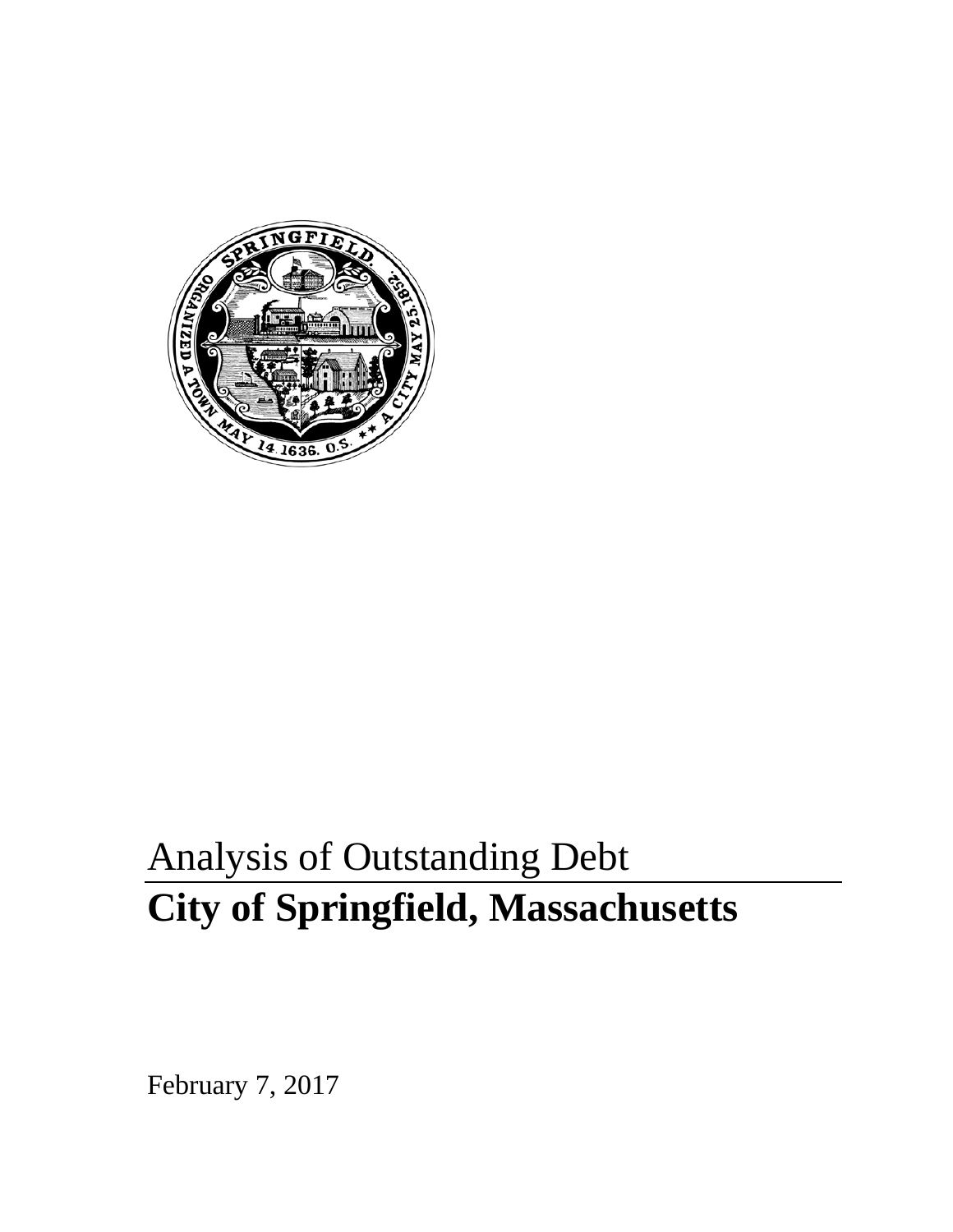## **Table of Contents**

| Appendices: |  |
|-------------|--|

- Appendix A: Debt Analysis Definitions
- Appendix B: Current Outstanding Debt Issuances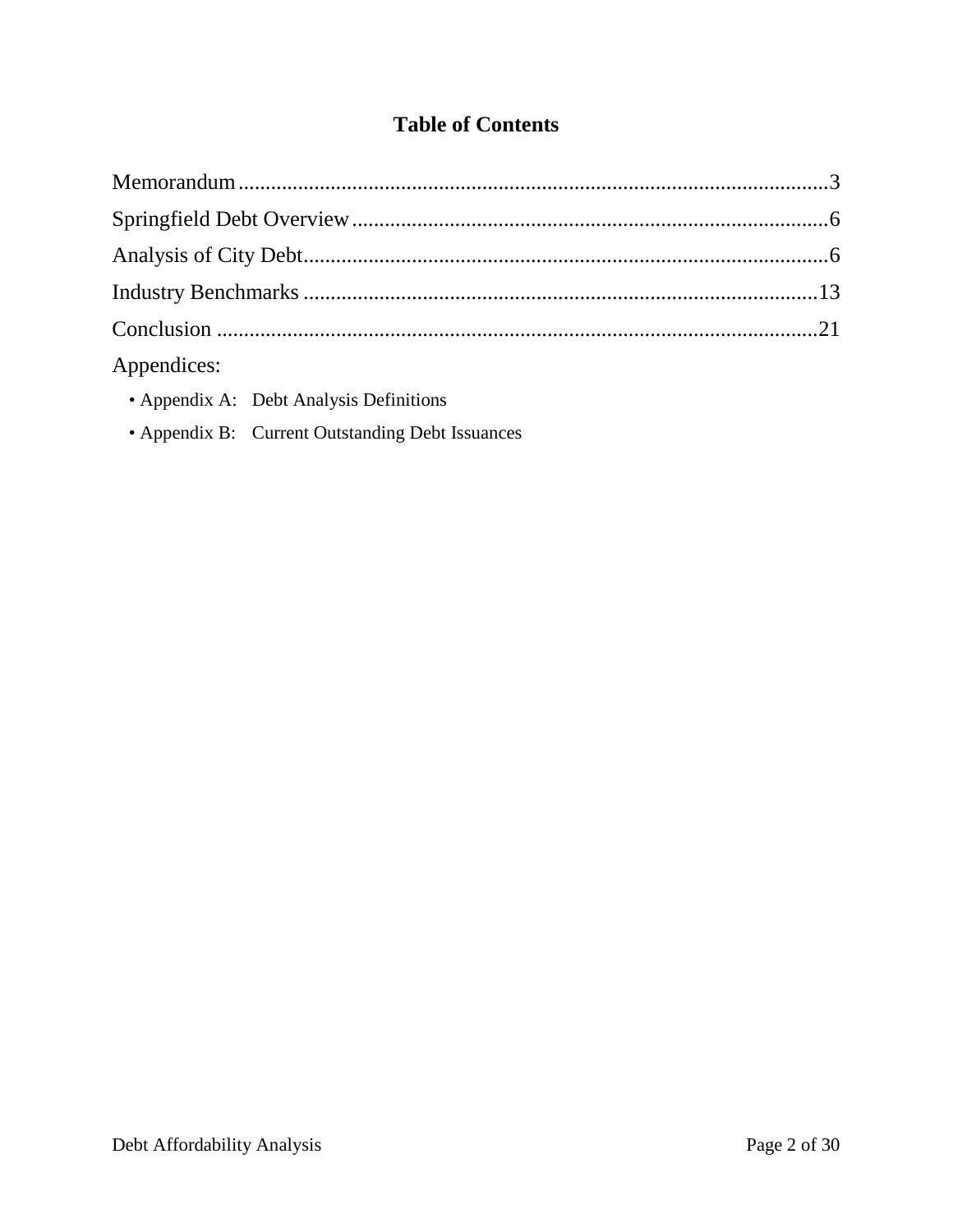Timothy J. Plante *Chief Administrative & Financial Officer*

Administration & Finance 36 Court Street, Room 412 Springfield, MA 01103 Office: (413) 886-5004 Fax: (413) 750-2623





THE CITY OF SPRINGFIELD, MASSACHUSETTS

Dear Mayor Sarno and Members of the City Council:

I am pleased to provide you with the enclosed analysis of the City of Springfield's existing debt. This report is intended as a user-friendly examination of current and future debt issued on behalf of the residents of our community. This analysis is a tool that can be used when assessing the City's debt and financial position in order to make informed decisions. This analysis evaluates the affordability of issuing new debt, while taking into account the City's existing annual debt service payment obligations.

In this report, affordability is measured by determining the annual amount of debt service and other debt-like payment obligations as a percentage of general fund revenues. This measure (debt service as a percent of general fund revenues) is a commonly accepted standard for measuring debt capacity. It provides a true indication of the relative cost of the City's debt by taking into account the actual City's payment obligations on debt, and the amount of revenue available to pay those obligations.

In recent years, the City has taken a proactive approach to debt strategy by reviewing outstanding debt for restructuring opportunities; consistently assessing capital needs and offsetting project costs with outside funding whenever possible. The following debt affordability analysis will show that, consequent to these efforts, the City of Springfield is now in a position to strategically invest in its infrastructure and capital needs.

Along with a strong debt strategy, the ability to tackle the City's capital needs comes by offsetting project costs with grant awards and funding provided by state and federal agencies. In February 2017, the City intends to issue \$50.6 million in bonds. This issuance will provide funding for the City's share of multiple completed and ongoing projects. These projects include the completed School Dense Wireless Project, the building of the Skill and Technical Training Facility, the renovation of the Clifford A. Phaneuf Environmental Center (ECOS) in Forest Park, the Union Station parking garage, and the purchase of vehicles for the Police Department and DPW. Additionally, the City will bond for ongoing projects such as the Springfield Public School Culinary and Nutrition Center, the renovation of 50 East Street, the building of the Raymond Jordan Senior Center in Blunt Park, a new South End Community Center (SECC), and multiple school projects.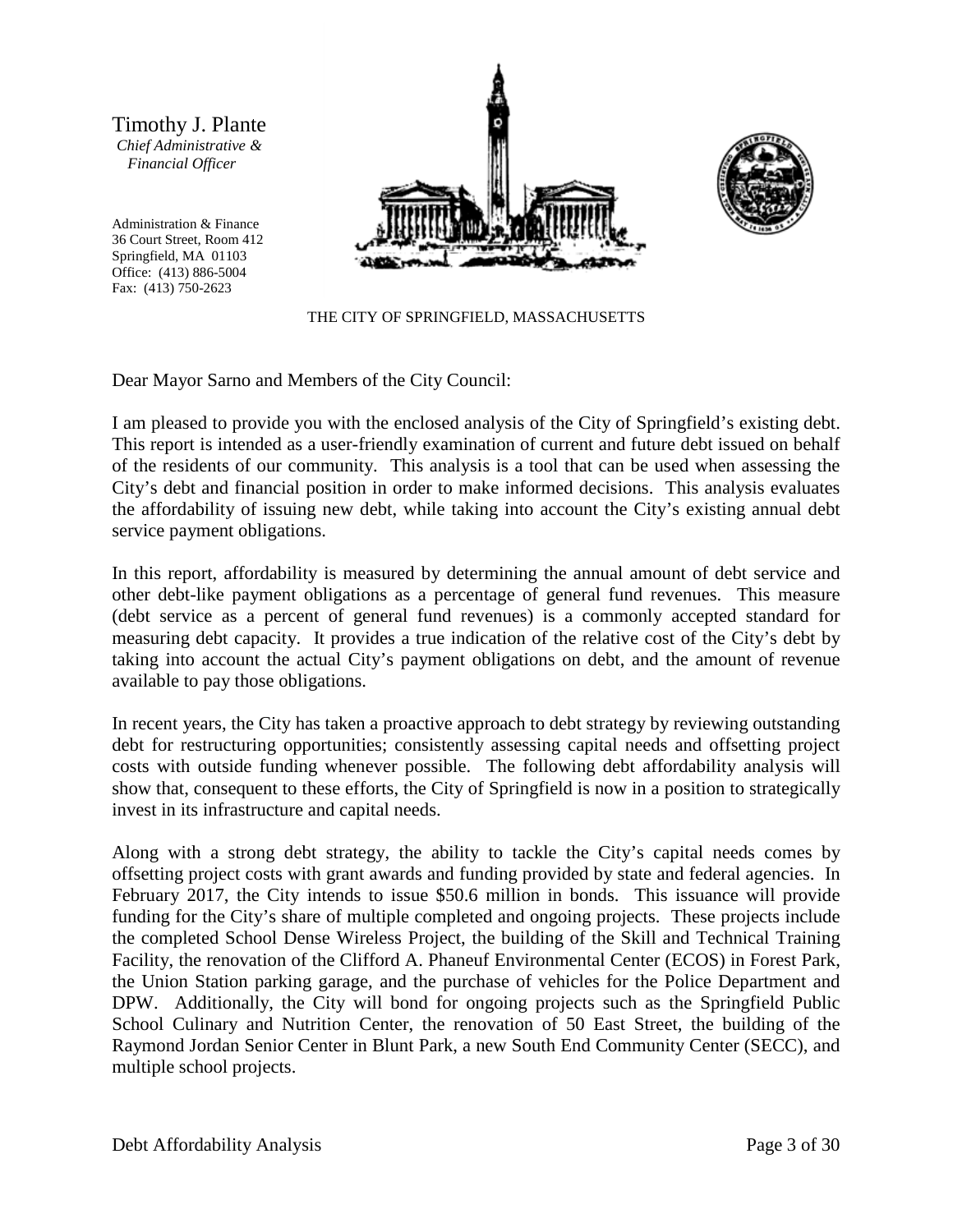Many of these projects received funding by outside agencies including Massachusetts School Building Authority (MSBA), Federal Emergency Management Agency (FEMA), Massachusetts Emergency Management Agency (MEMA), and U.S. Department of Housing and Urban Development (HUD). In total, the City anticipates receiving outside funding for up to 53.7% of the total estimated costs of the projects listed above. By leveraging funding through these agencies and other outside entities, the City is able to invest in numerous capital projects.

The City is again looking at refunding previously issued bonds in FY17. In FY15 and FY16, the City capitalized on a refunding opportunity to pay the remaining balance of loans off at a lower interest rate; saving the City over \$2.5 million in interest payments over the fifteen years of debt service. Additionally, this refunding saved MSBA \$1.2 million in Qualified School Construction Bond (QSCB) payments that would be due to the City over the next four years. By refunding bonds and thereby lowering the City's interest rate, the City's debt capacity increases enabling more debt to be issued.

Previous years' efforts to restructure debt have increased our capacity for future debt issuances and prevented dramatic increases in future debt payments. One of the established benchmarks reviewed by the municipal bond industry is debt retirement, which is the percent of debt to be paid off within ten years. Industry standard is between 65% and 100%, currently, Springfield's debt retirement number is 82%. A declining debt schedule and rapid repayment of principal indicates that the City is committed to repaying its debt quickly and efficiently.

Annually, the City publishes a Capital Improvement Plan (CIP), which provides a detailed view of the capital needs within the City of Springfield. This comprehensive capital plan includes roads, sidewalks, parks, land, buildings, equipment, fleet and other capital asset needs which will serve as a singular basis for capital funding decisions in future years. The Fiscal Year 2017- 2021 Capital Improvement Plan (CIP) indicates there is over \$855.3 million in capital needs in the City. The Fiscal Year 2018-2022 Capital Improvement Plan process is currently underway.

As often as possible, the City takes advantage of the MSBA's Accelerated Repair Program initiative. This innovative competitive grant program represents a unique opportunity for the City. The main goals of the Accelerated Repair Program are to improve learning environments for children and teachers, reduce energy usage and generate cost savings for the City. To date, the City has been invited to take part in this program and has repaired and/or replaced roofs, windows, and doors in ten schools. Work is currently underway on the Daniel B. Brunton School, Mary M. Walsh School, Springfield Public Day High School, and STEM Middle Academy. The City is currently discussing an additional six schools for the replacement of roofs, windows, and doors to be decided upon in February 2017. The collaboration between the City and MSBA results in high reimbursement levels, a major reason for the high percentage of school related debt.

The City has continued to pursue assistance from FEMA, MEMA, Federal Highway Administration (FHwA), HUD, and MSBA for the costs related to disaster recovery and resiliency efforts. Springfield has issued Bond Anticipation Notes (BANs) to address the Department of Revenue (DOR) requirement to extinguish the deficits; and we continue to seek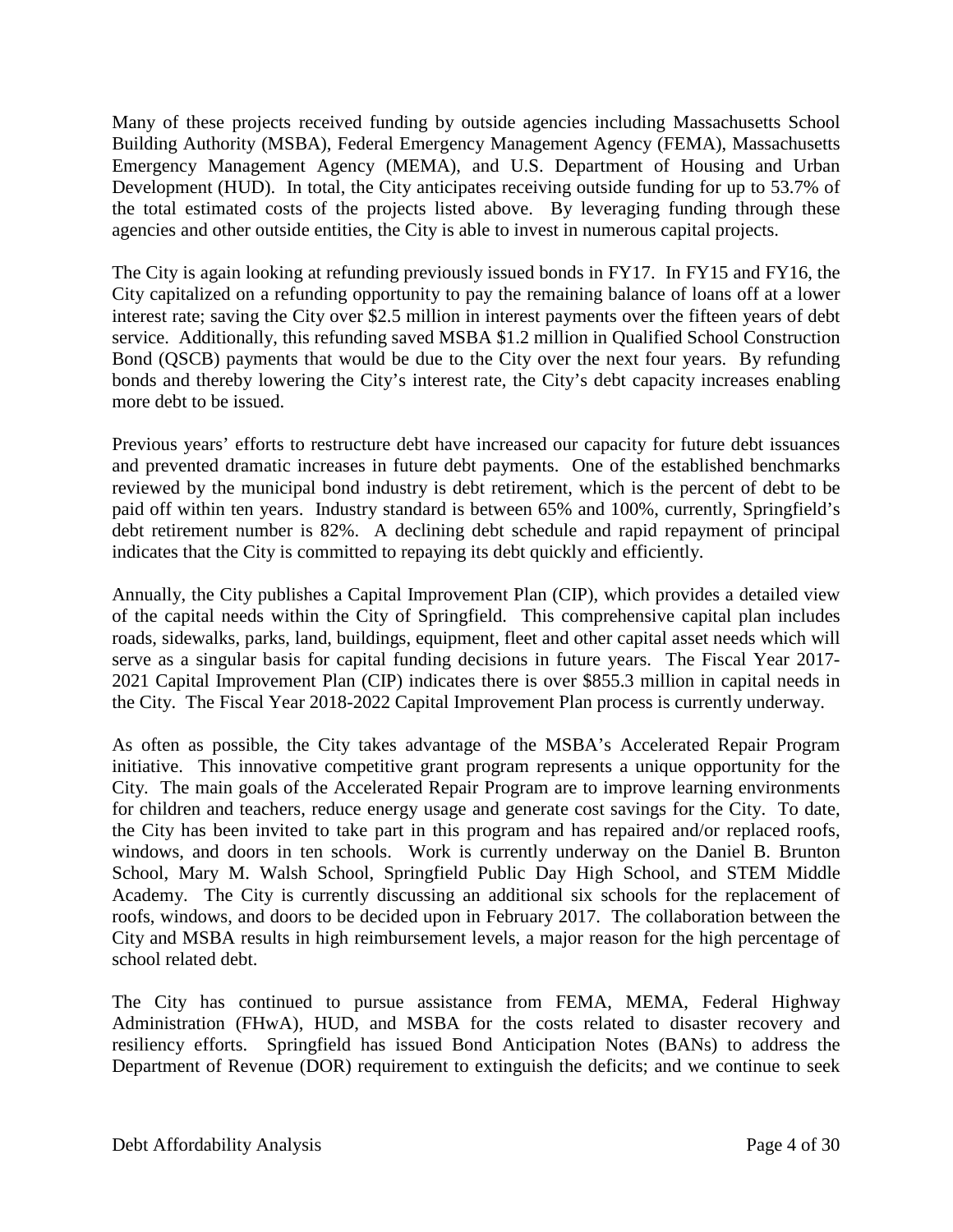reimbursement from these agencies. In the interim, the City continues to monitor its cash flow and process payments in a timely manner.

In January 2017, Standard & Poor's (S&P) affirmed the City's AA- credit rating with a stable outlook which continues to be the highest rating in the City's recorded history; steadily getting better from its A- rating five years ago. This recent credit rating review focuses on the City's strong institutional core by highlighting Springfield's "strong management, with "strong" financial policies and practices, adequate budgetary performance, and strong budgetary flexibility." Additionally, the City received a reaffirmed credit rating of A2 with a stable outlook by Moody's in January 2017. Looking back almost ten years ago, the City had a Baa3 credit rating, junk bond status. These rating improvements are a testament to how well the City has made it through the economic downturn and made appropriate decisions to keep the budget balanced. Moody's credited Springfield's stabilized financial position to its status as the regional economic center of western Massachusetts, having satisfactory reserves, as well as demonstrating conservative fiscal management and an adherence to formal financial policies.

I hope this analysis is helpful to you and welcome the opportunity to provide any additional information that would be useful to you, and the residents of our community.

Very truly yours,

Tinty Jets

Timothy J. Plante Chief Administrative and Financial Officer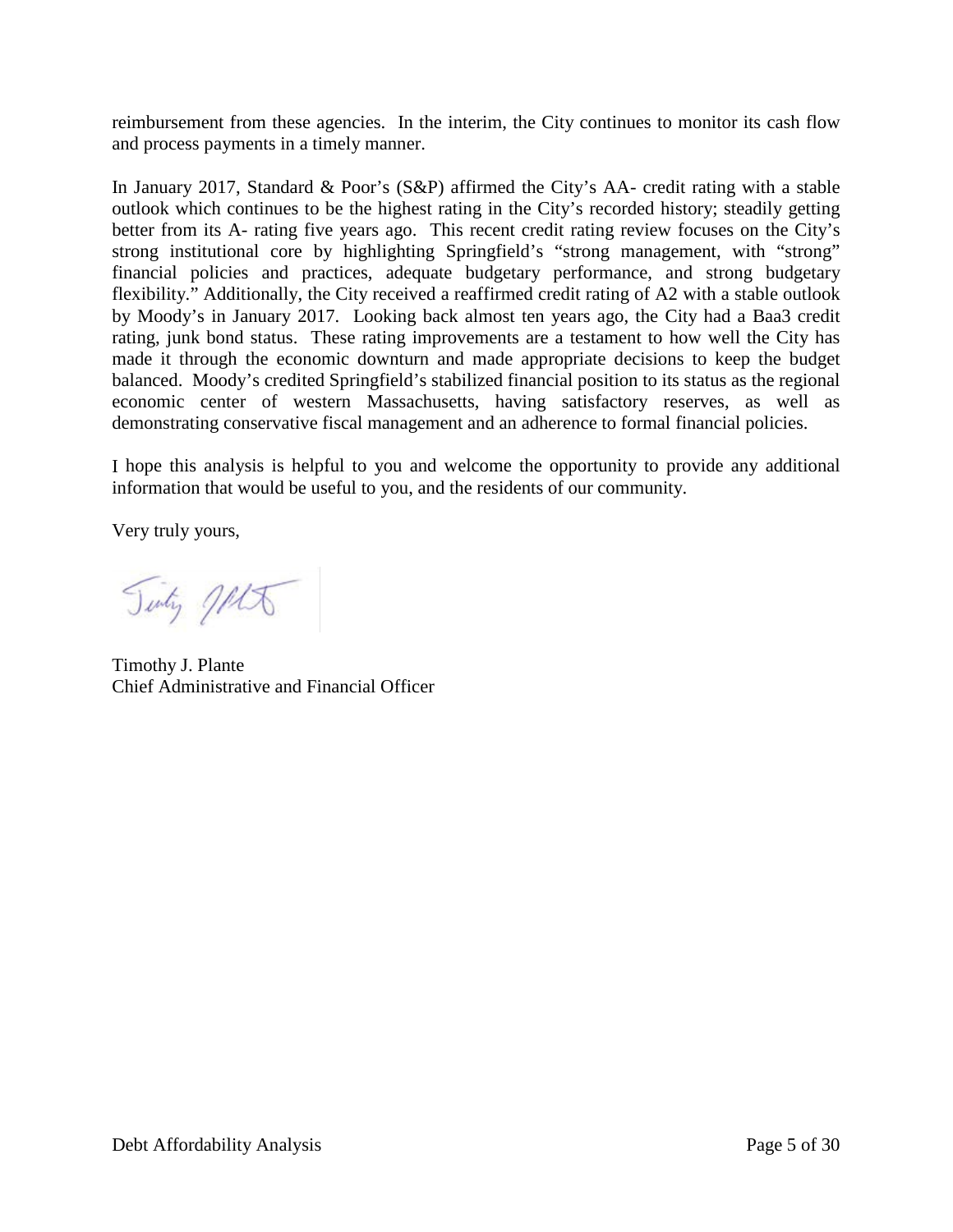### **Springfield Debt Overview**

Mandated by Chapter 468 of Acts and Resolves of 2008, the City of Springfield's Office of Management & Budget is required to provide a yearly review of the City's current outstanding debt. This analysis is designed to have two desired effects:

- 1. To show financial officials and citizens the current state of debt management.
- 2. To indicate whether or not the City of Springfield can afford more debt in either the current fiscal year, or future years, as debt service payments decline.

Currently, the City of Springfield has a total of \$249.2 million in outstanding total debt, which can be broken down to \$201.9 million in principal and \$47.2 million in interest. The total debt consists of issuances dating back to fiscal year 2002 up to the most recent debt issuance in 2015. This study will show that Springfield is currently within its debt capacity as mandated by the City's financial ordinances, Chapter 4.44.070, which states "General Fund debt service as a percentage of general fund revenues, net of debt exclusions – should not exceed eight percent  $(8\%)$ ".

| Debt Service as a % of General Fund Revenue |  |             |
|---------------------------------------------|--|-------------|
| 2016 Total Debt Service                     |  | 35,220,850  |
| 2016 General Fund Revenue                   |  | 594,105,493 |
| <b>Debt Capacity</b>                        |  | $5.9\%$     |

Source: First Southwest, Springfield 2016 CAFR

## **Analysis of City Debt**

The City's aggregate debt service totals \$284.0 million over thirteen years. Project balances that make up this debt range from the small - \$5,000 for the Greenleaf Park Building Repair in 2007, to the large - \$10.0 million for citywide ESCO (Energy Service Contracts, Phase II of III) projects for facility enhancements and improvements that maximize energy efficiency.

There are many different ways to examine the City's debt. This document first examines the policy issues associated with our debt, for what purpose was it issued, in what structure or manner was it issued, and then examines what this debt tells us about the finances of our community. The latter analysis relies on benchmarks established by the three large companies that evaluate and rate municipal debt: Moody's Investors Service, Standard & Poor's, and Fitch Ratings. These benchmarks tell us what our ability is to repay our debt, highlights areas of further investigation and public discourse, and will be used by rating agencies to rate our bonds. When Springfield wants to issue bonds, its bond rating reflects the amount of interest it has to pay an investor. The higher the bond rating, the lower the risk of default and the amount of risk the investor is taking. The lower the risk, the lower the interest rate the City will have to pay on its loans.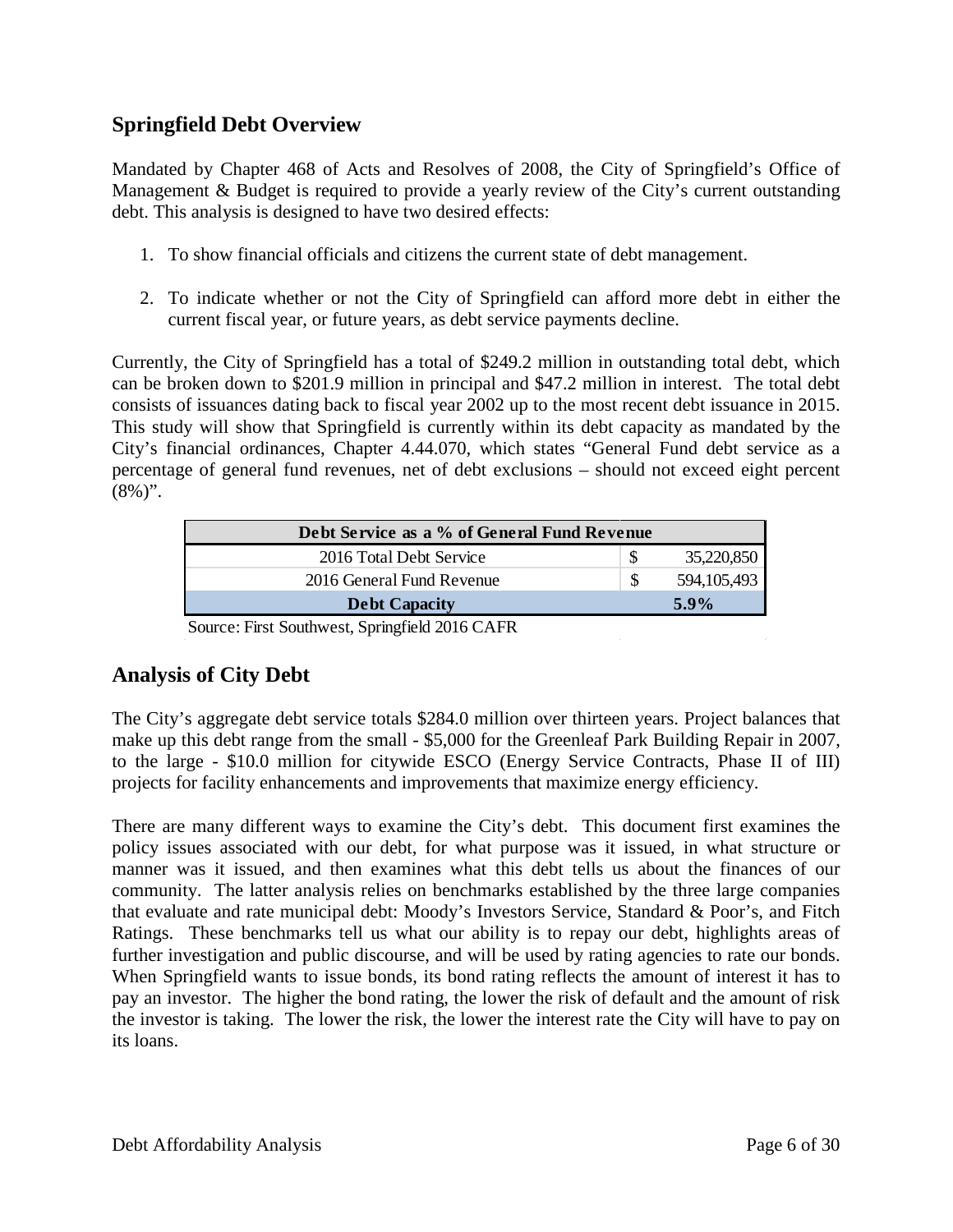#### **Annual Debt Service**

The City is legally obligated to pay the principal and interest associated with a bond issuance before all expenses, including salary obligations. This annual payment is known as the *debt service payment*. Because of this mandated expense, the City must be cognizant of debt service payments when issuing new debt and in deciding whether or not the City has the ability to increase those payments.



## **Long Term Debt Service**

Figure 1: Debt service repayment schedule, First Southwest

The City's debt service repayment schedule, as of June 30, 2016, is outlined in the chart above (Figure 1). In fiscal year 2010, the City took advantage of the Qualified School Construction Bond (QSCB) Act. This borrowing requires a "bullet" payment at the end of a seventeen year borrowing term. This "bullet" payment is seen as the large \$24.2 million expenditure payment due in 2027. In order to prepare for this, the City has been, and will continue to invest the required payments (\$776,910 annually) for the bond into a "sinking fund" each year. At the end of the term, the City will use the sinking fund to pay the principal and interest payments that are due. Otherwise, the City works to maintain a relatively smooth debt schedule as to not front or back load debt costs.

As illustrated above in Figure 1, the City has entered into a declining debt service payment schedule. Each year, prior bond issuances "fall off" our debt schedule, decreasing the City's annual long term debt service obligation. This means the City has bonding capacity for new capital improvement projects. In FY15, the City took advantage of the declining debt schedule and bonded approximately \$50.5 million for new projects, including demolition, streets and sidewalk repairs, school improvements and city facility purchasing and improvements. The City intends to issue bonds again in February 2017, which would increase our debt schedule starting in Fiscal Year 2019. In doing so, the City would continue to have a declining debt schedule and keep payments between fiscal years consistent. The City's goal is to maintain a similar level of payments to ensure large debt service payments are not unfairly placed on the City's budget in the future.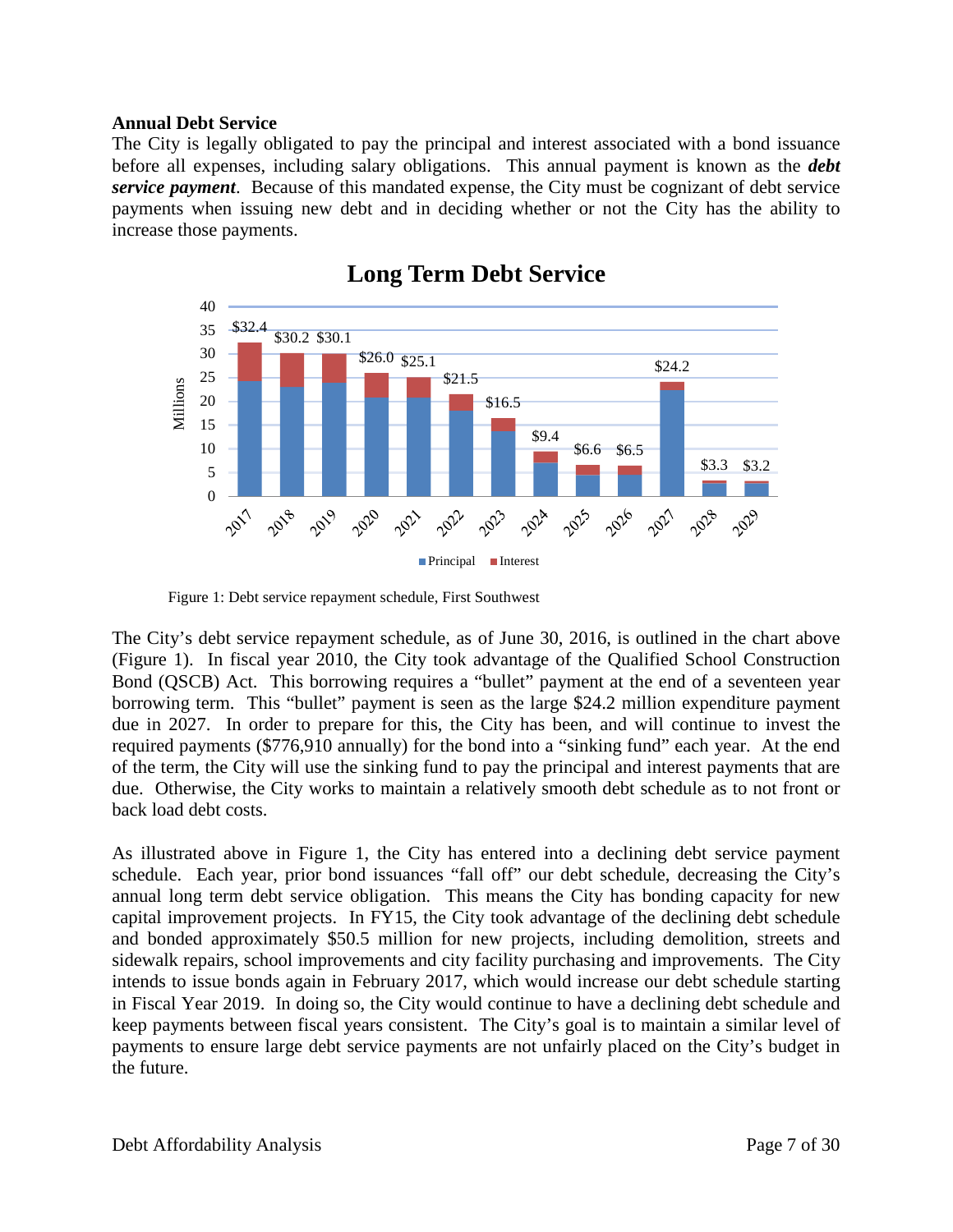Additionally, the City's ability to refund some of its outstanding bonds for interest cost savings, gives the City a larger debt capacity each year. This larger debt capacity enables more debt to be issued to capital improvement projects that are imperative for the City. Similar to the refinancing of a mortgage, savings are achieved by lowering interest costs. Our lower interest cost savings is a result of being able to call in high interest rate debt and substitute it with lower interest rate debt. This refunding gives the City a larger debt capacity each year enabling more debt to be issued. Between FY15 and FY16, the City completed two debt refunds, saving over \$2.5 million in interest payments over the fifteen years of debt service for the City and \$1.2 million as a reduction in QSCB payments from MSBA.

#### **Purpose of Issuance**

Of the City's \$201.9 million (principal only) debt, \$105.7 million (52.3%), was issued to finance school projects and \$96.3 million (47.7%), was issued for all other municipal purposes. The category of "all other municipal purposes" includes roads, sidewalks, police, fire, recreation, general government, technology, as well as senior and other social services.

| Project/Type         | <b>Total</b> | <b>Percent of Total</b> |
|----------------------|--------------|-------------------------|
| <b>City Facility</b> | 51,457,400   | 25.5%                   |
| Demolition           | 28,969,767   | 14.3%                   |
| Equipment            | 260,000      | 0.1%                    |
| Other                | 2,568,000    | 1.3%                    |
| Park/Land            | 4,591,600    | 2.3%                    |
| Streets/Sidewalks    | 7,740,700    | 3.8%                    |
| Technology           | 675,000      | 0.3%                    |
| <b>City Total</b>    | 96,262,467   | 47.7%                   |
| <b>School Total</b>  | 105,702,533  | 52.3%                   |
| <b>Grand Total</b>   | 201,965,000  | 100%                    |

A majority of the City's debt is dedicated to school facilities because of varying degrees of need ranging from repairs, to major renovations, and new school construction. Many construction projects for school buildings are eligible for partial reimbursement from the Massachusetts School Building Authority (MSBA). School Construction aid received from the School Building Authority Board, the predecessor to the MSBA, allowed the City to issue debt for school building projects at a lower cost to the City's general fund. The City will receive a total of \$33.7 million in reimbursements from the MSBA over the next six years before falling off in 2022.

#### **Other Funding Sources**

The City has been strategic in leveraging funds from Federal and State agencies. The City worked collaboratively with the Federal Emergency Management Agency (FEMA), the U.S. Department of Housing and Urban Development (HUD), the Massachusetts Emergency Management Agency (MEMA), and the Massachusetts School Building Authority (MSBA) to maximize revenues for schools, facilities, and infrastructure improvements.

In February 2017, the City will issue \$50.6 million of debt for its share of cost of City projects. By leveraging funds from FEMA, MEMA, and MSBA, the City anticipates receiving up to 54% of the total estimated costs for the bonded projects. FEMA has committed over \$19.0 million as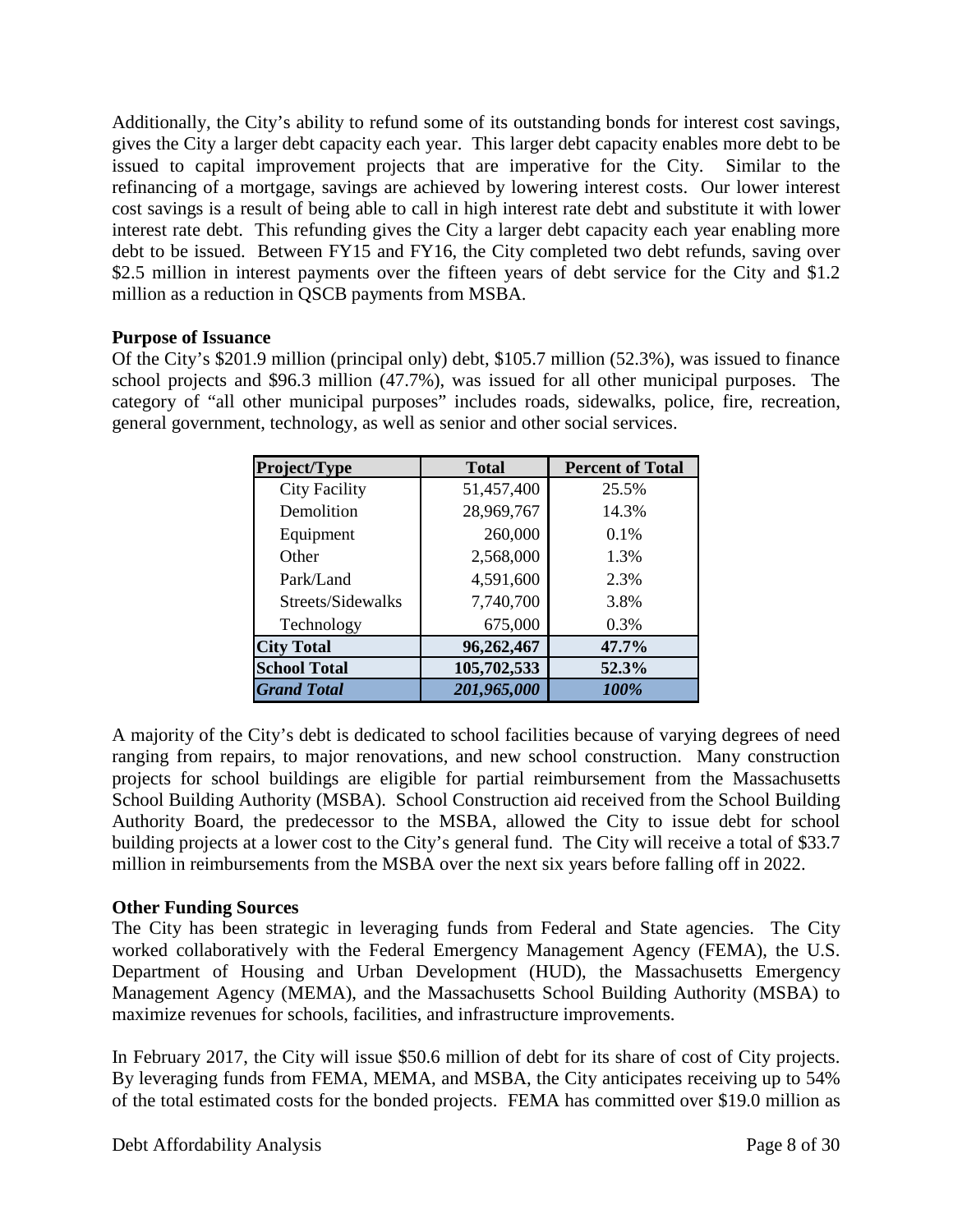part of FEMA's improved projects program, aimed at restoring facilities damaged in the 2011 tornado. The chart below shows the total project costs and the breakdown between FEMA funding and City contribution with the exception of ECOS. The Mass Mutual Foundation granted the Springfield Public School \$150,000 toward the cost of building ECOS; this is reflected in the chart below.

| Project                    | <b>MSBA</b><br><b>Funding</b> | <b>City</b><br><b>Contribution</b> | <b>Total Estimated</b><br><b>Project Cost</b> |
|----------------------------|-------------------------------|------------------------------------|-----------------------------------------------|
| 50 East Street Renovation  | 2,890,464                     | 9,053,120                          | 11,943,584                                    |
| Senior Center              | 7,608,496                     | 4,391,504                          | 12,000,000                                    |
| South End Community Center | 6,000,000                     | 4,292,500                          | 10,292,500                                    |
| <b>ECOS</b>                | 2,682,303                     | 1,487,689                          | 4,169,992                                     |
| Total                      | 19,181,262                    | 19,224,814                         | 38,406,076                                    |

In addition to FEMA funding, the City anticipates an 80% MSBA reimbursement for eligible costs for four Springfield public schools that were invited into the MSBA Accelerated Repair Program in 2016: Mary M. Walsh School, Public Day High School, Daniel B. Brunton Elementary School for window and door projects, and STEM Middle School for a roof replacement. The total estimated project cost for these schools is \$9.1 million; all of which are currently in the design construction phase.

| Project                     | <b>MSBA</b><br><b>Funding</b> | <b>City</b><br><b>Contribution</b> | <b>Total Estimated</b><br><b>Project Cost</b> |
|-----------------------------|-------------------------------|------------------------------------|-----------------------------------------------|
| Daniel Brunton Elem. School | 2,129,976                     | 532,494                            | 2,662,470                                     |
| Mary M. Walsh School        | 2,117,495                     | 529,374                            | 2,646,869                                     |
| Public Day High School      | 1,352,646                     | 338,162                            | 1,690,808                                     |
| <b>STEM Middle School</b>   | 1,682,717                     | 420,679                            | 2,103,396                                     |
| Total                       | 7,282,834                     | 1,820,709                          | 9,103,543                                     |

Two years ago, in February 2015, the City issued \$50.5 million of debt for its shared costs of projects totaling \$340.8 million. This represents the City's responsibility of 15% of project costs with the additional 85% being paid for or reimbursed, by the agencies listed above. The City will continue this strategic use of federal, state, private and City funding as we make decisions about future debt issuances.

#### **Composition of Debt**

Debt can be issued for numerous purposes. Cities and towns deliver many services, from education and public safety, to transportation, recreation and social services. Each service has a different capital characteristic. Education, for example, requires the construction and maintenance of buildings in which to educate children. Education debt should therefore be heavily skewed toward building and facility debt. It is rare for the City to issue debt for nonfacility or grounds related projects for the School Department. As shown below in Figure 2, the City's outstanding debt is mainly comprised of building and facility debt: City facility (53.5%) and demolition (30.1%).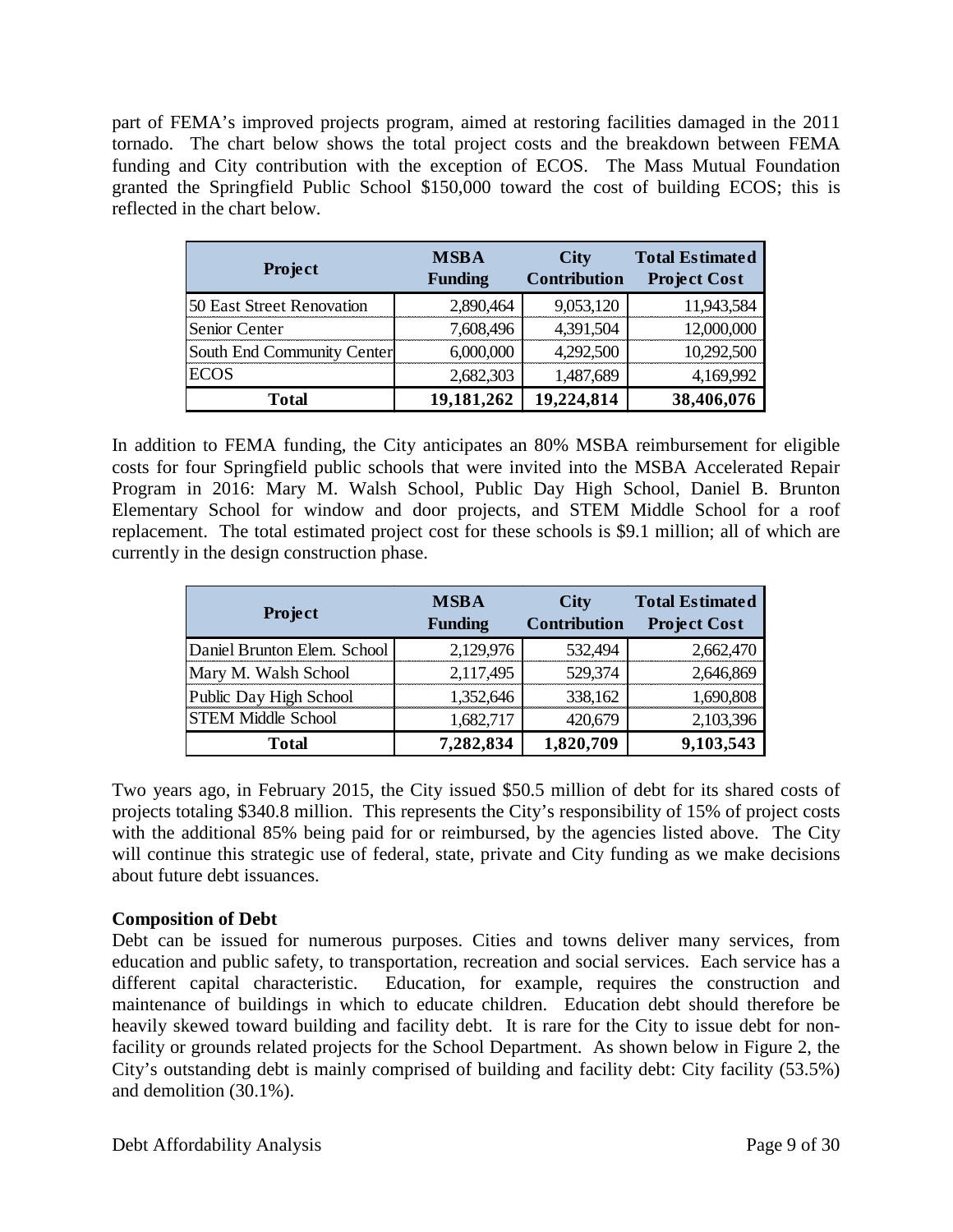

Figure 2: Breakdown of outstanding City debt, First Southwest

General government services, however, should have a much more diverse mix of facility and non-facility debt. For example, parks and recreational debt should include some building debt, but also substantial non-facility debt, including the renovation of fields, pools, and other projects. Public Safety debt would normally include a mix of facility and non-facility debt, with nonfacility debt being comprised mainly of vehicle, apparatus, and equipment purchases. These non-facility debt categories account for 16.5% of the total City debt as shown in Figure 2 above.

Examining non-facility debt, the City has begun to make substantial investments in equipment, parks, land purchases, the demolition of blight and condemned buildings, technology, and road and sidewalk infrastructure. The City's Capital Improvement Plan (CIP) indicates there will be considerable funding needed in the future in these areas. These projects should also weigh heavily in the economic development plan for the City as dictated by the City's executive leadership.

The City has shown its ability to fund non-facility investment projects with the use of debt. As mentioned above, a declining debt schedule has allowed for increased bonding capacity for new capital improvement projects.

The City is preparing to issue \$50.6 million in debt for new capital projects in February 2017. This issuance will fund complete projects and projects the City intends to complete in the next fiscal year, including: the completed Skill and Technical Training Facility, ECOS, Dense Wireless Projects, and the purchase of Police and DPW vehicles. The City is also issuing debt for ongoing projects, such as: the School Culinary and Nutrition Center, 50 East Street renovations, South End Community Center, Senior Center, and multiple school projects.

In FY15, the City issued \$50.5 million in debt for capital projects. These projected included improvements to the Boston Road corridor, which is expected to generate a return on investment by attracting national chain stores to the neighborhood. In addition, funding has been used for the purpose of aiding the Springfield Redevelopment Authority in the implementation of the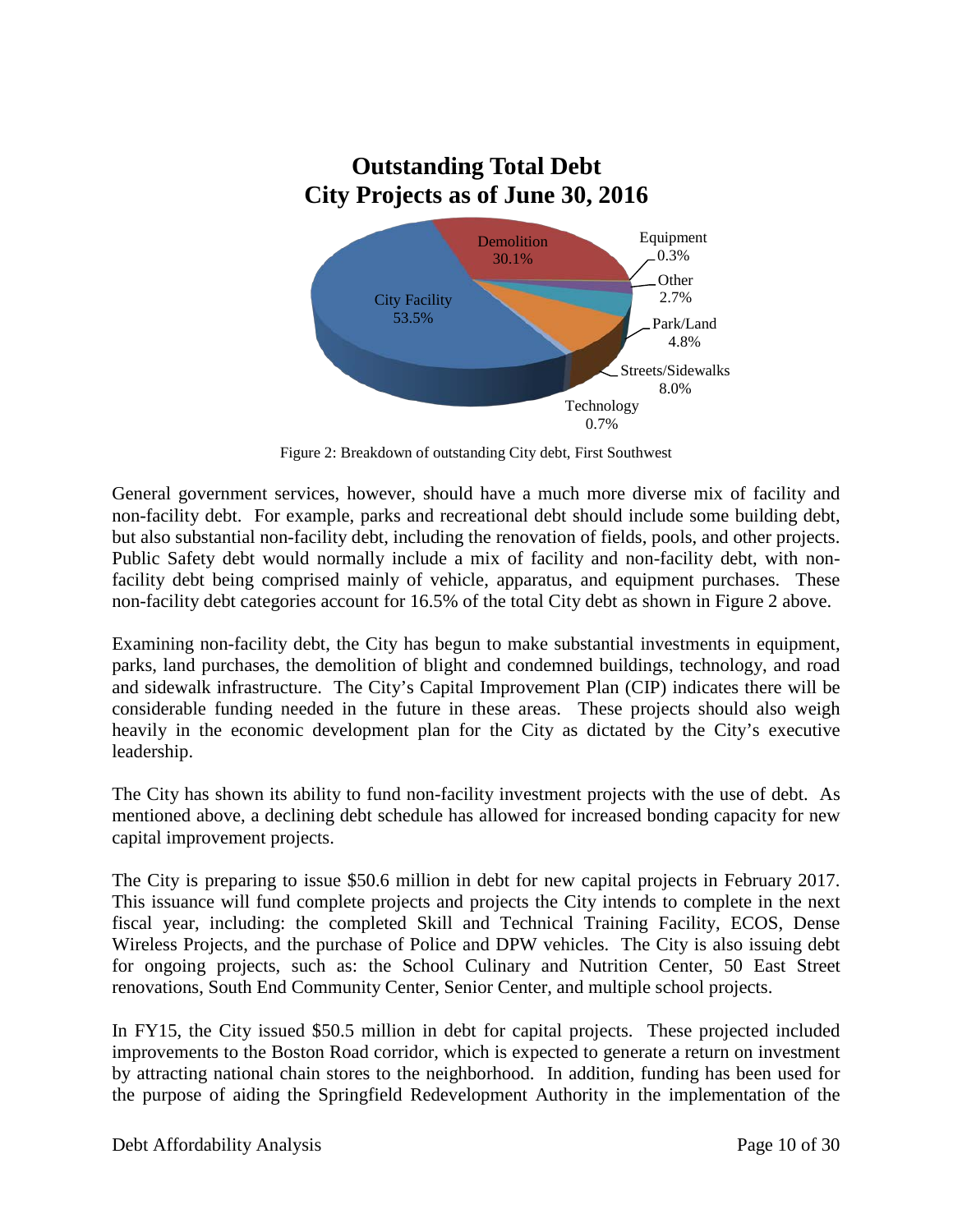Union Station Redevelopment project. This type of clean up and improvement work is a driving force in economic development.

The FY15 bonds also fund the second phase of the City's ESCO project, which includes improvements to increase energy efficiency within city and school facilities. This project includes upgrading boilers and heating systems in twenty municipal buildings; including thirteen schools, three libraries and four public safety buildings. Returns on investment on this project are best viewed environmentally. Annually, energy efficiencies due to the City's ESCO project improvements will yield the equivalent of 3.9 acres of forest preserved from deforestation, or 102.7 cars off the road for a year. And finally, the FY15 bonds also include additional school improvement projects, which will provide our students with a comfortable, technologically advanced environment in which to learn.

In FY 2009, the City had instituted another source of funding for capital expenditures, which is known as "pay-as-you-go" capital. The City appropriates 1.5% of local source operating revenues to finance capital improvements via cash, in lieu of issuing debt, as required by the City's financial ordinances and policies (Ch. 4.44.050.). This source allows the City to reduce its overall borrowing costs by funding smaller routine projects through the operating budget and avoid interest payments associated with bonds. Over the last eight years, \$21.2 million has been appropriated for capital projects. With this source, the City has been able to fund emergency infrastructure repair, vehicle replacement schedules for Public Safety and Public Works departments, IT upgrades for software, security and servers, as well as park and building renovations.

#### **Net Debt Service**

As mentioned in the Purpose of Issuance section, the City of Springfield has a total outstanding debt portfolio (principal only) of \$201.9 million as of June 30, 2016. When interest is included, the total cost of this debt is \$249.2 million. However, this is not the actual amount that the City pays in debt service. The City receives reimbursement for certain debt funded projects which, when netted from the \$249.2 million, leaves a balance of \$204.9 million of liability (principal and interest). Figure 3 below shows net debt service through 2030. The 2027 debt service payment spike represents the sinking fund payment of the QSCB as explained previously.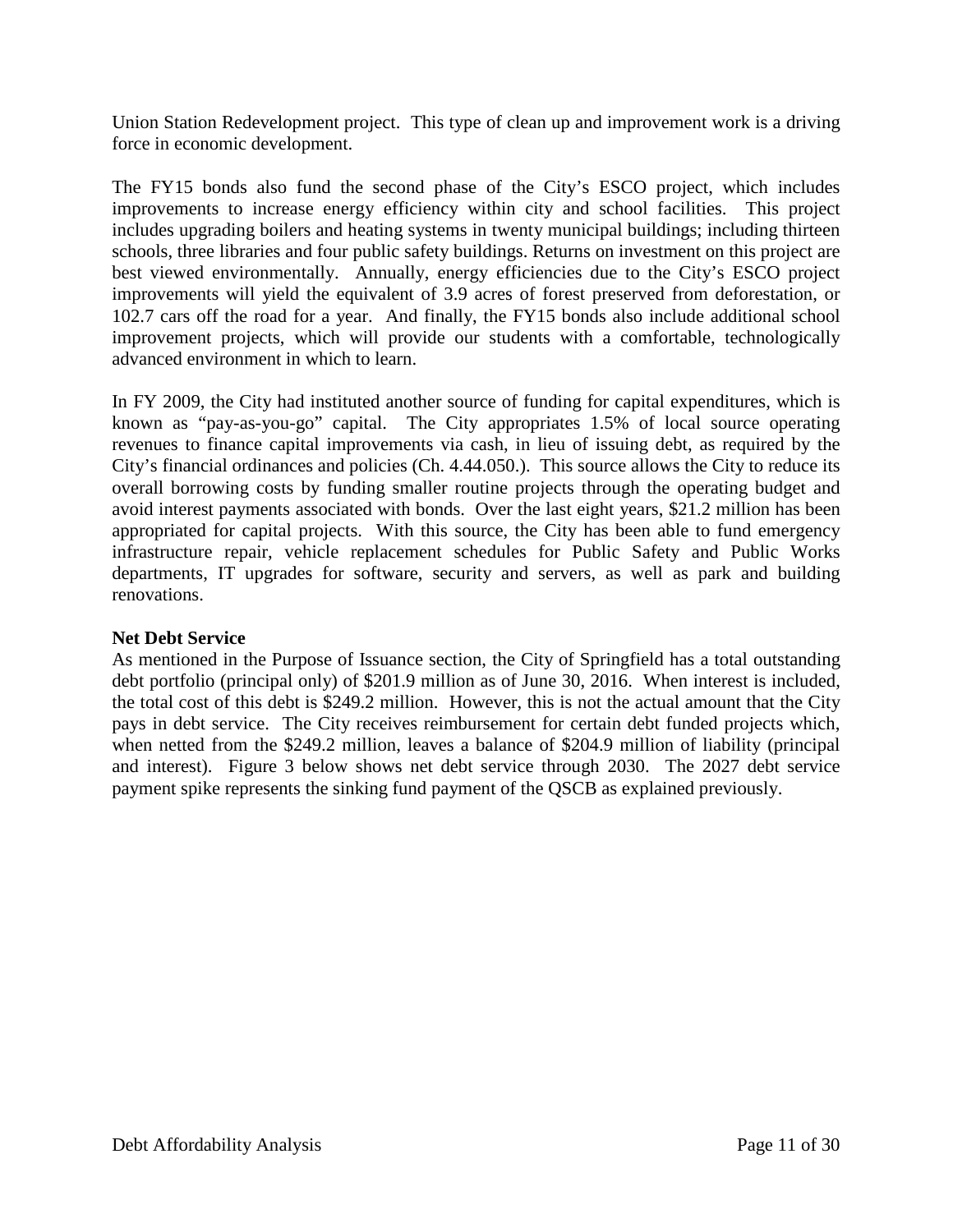

Figure 3: Net Debt Service payments; First Southwest

The following graph (Figure 4) shows the schedule of MSBA reimbursements. These reimbursements are subtracted from the City's outstanding debt service to give an overall Net Debt. As you can see below, the reimbursements from MSBA are declining over the next six years, as the debt is paid, before "falling off" in 2023. This graph does not include reimbursements for tornado affected schools.



## **MSBA Reimbursements**

Figure 4: QSCB payments from MSBA; First Southwest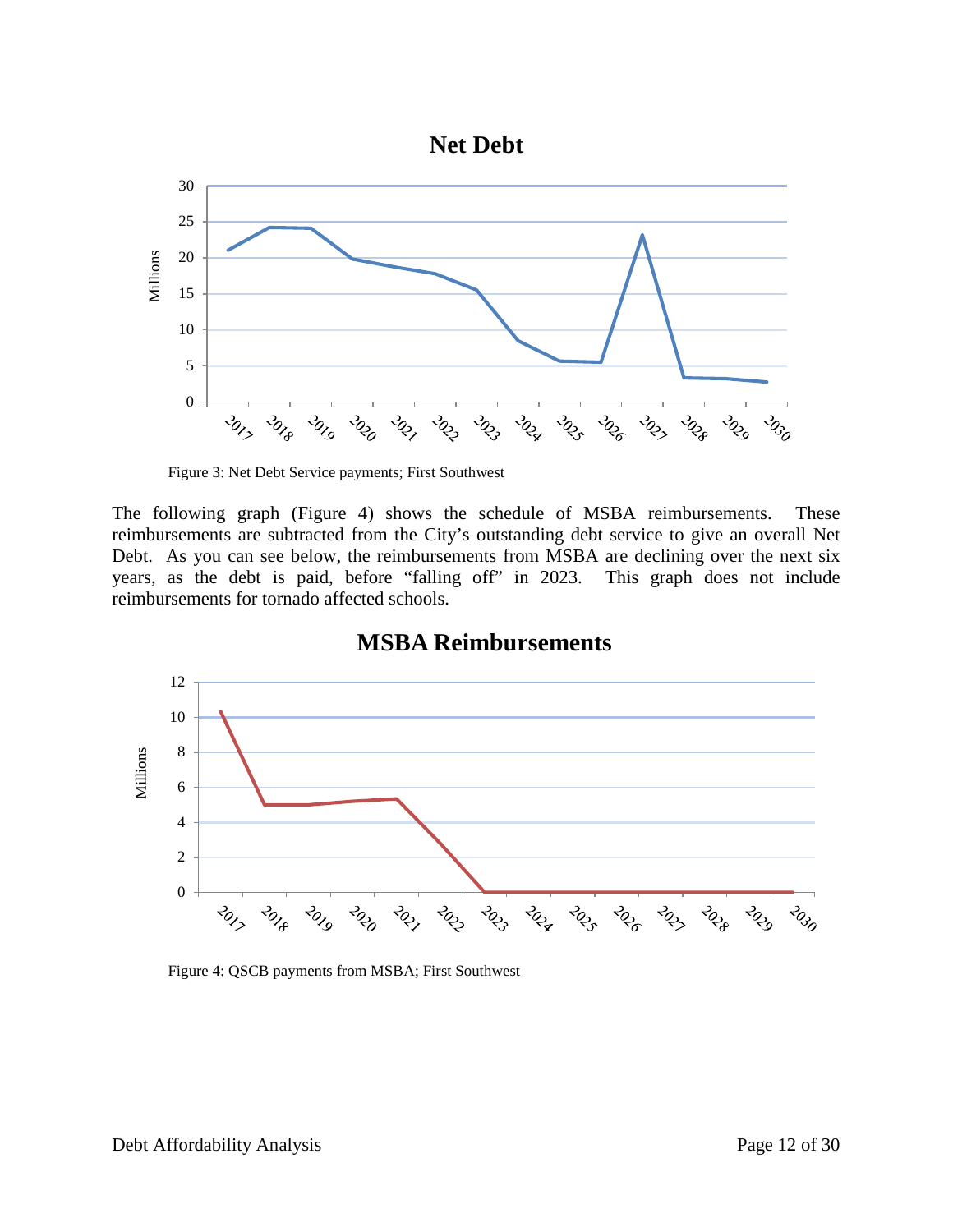#### **Industry Benchmarks**

The municipal bond industry has established benchmarks that it uses to examine cities and towns across the nation. These benchmarks are intended to provide insight into a community's ability and willingness to repay the debt it issues and can be valuable tools for communities to evaluate their financial management. This analysis is intended to provide insight into our finances and our ability to support debt and public investment.

#### **What is included in this report and what is not?**

This ratio analysis looks at all debt that places a burden on our general government revenue stream, and unlike past debt analyses, this study includes enterprise fund debt that would be repaid through dedicated revenue. The City intends to issue debt on behalf of its single Enterprise fund in February 2017. When the City sells bonds for the purchase of Enterprise vehicles in February 2017, the debt payments will be well within the City ordinances at 9.7% of the budgeted operating revenue, pursuant to the City's financial ordinances, Chapter 4.44.070, which states "Enterprise fund debt service as a percentage of enterprise operating revenue – should not exceed fifteen percent (15%)." This low ratio allows the City to strategically replace its aging fleet with the purchase of more vehicles in the future.

For ratios that examine debt service, this analysis also nets from overall debt service the value of reimbursements received from the Commonwealth for school construction projects. This revenue is dedicated to the repayment of bonds and therefore reduces the overall cost of repaying our debt.

This report assumes normal operations for the City of Springfield. A "worst case scenario" analysis could be conducted that would assume the Commonwealth stops making school building assistance payments. (This measure is appropriate as the City establishes its reserve funds, as these funds are established to address such emergencies.) The City's debt study, however, should examine debt under normal operating conditions. The following measurements have been performed for this analysis:

| <b>Measure</b>                                                          | <b>Industry Standard</b> | <b>FY2016</b> | <b>FY2017</b> |
|-------------------------------------------------------------------------|--------------------------|---------------|---------------|
| General Fund Balance as a % of Revenues                                 | 15% or greater           | 14.0%         | 13.1%         |
| Debt Service as a % of General Fund Expenditures                        | $0\% - 8\%$              | 5.8%          | 5.3%          |
| Percent of Principal Retired in Ten Years                               | 65%-100%                 | 81.9%         | 82.0%         |
| Debt as a Percentage of EQV                                             | $0\% - 5\%$              | 3.2%          | 2.9%          |
| <b>Total Outstanding Debt Per Capita</b>                                | \$0-\$1,000              | \$1,467.87    | \$1,314.00    |
| Total Debt as a Percentage of Total Personal Income                     | $0\% - 7\%$              | 8.1%          | 7.1%          |
| Undesignated Fund Balance as a % of Revenues                            | 10% or greater           | 9.7%          | 9.4%          |
| Overall Net Debt as a % of Full Value                                   | $1.5\% - 5\%$            | 3.2%          | 2.9%          |
| Taxpayer Concentration % of Property Value Held by<br>Top Ten Taxpayers | $0\% - 15\%$             | 10.1%         | 10.3%         |

Figure 5: Municipal Bond Industry Benchmarks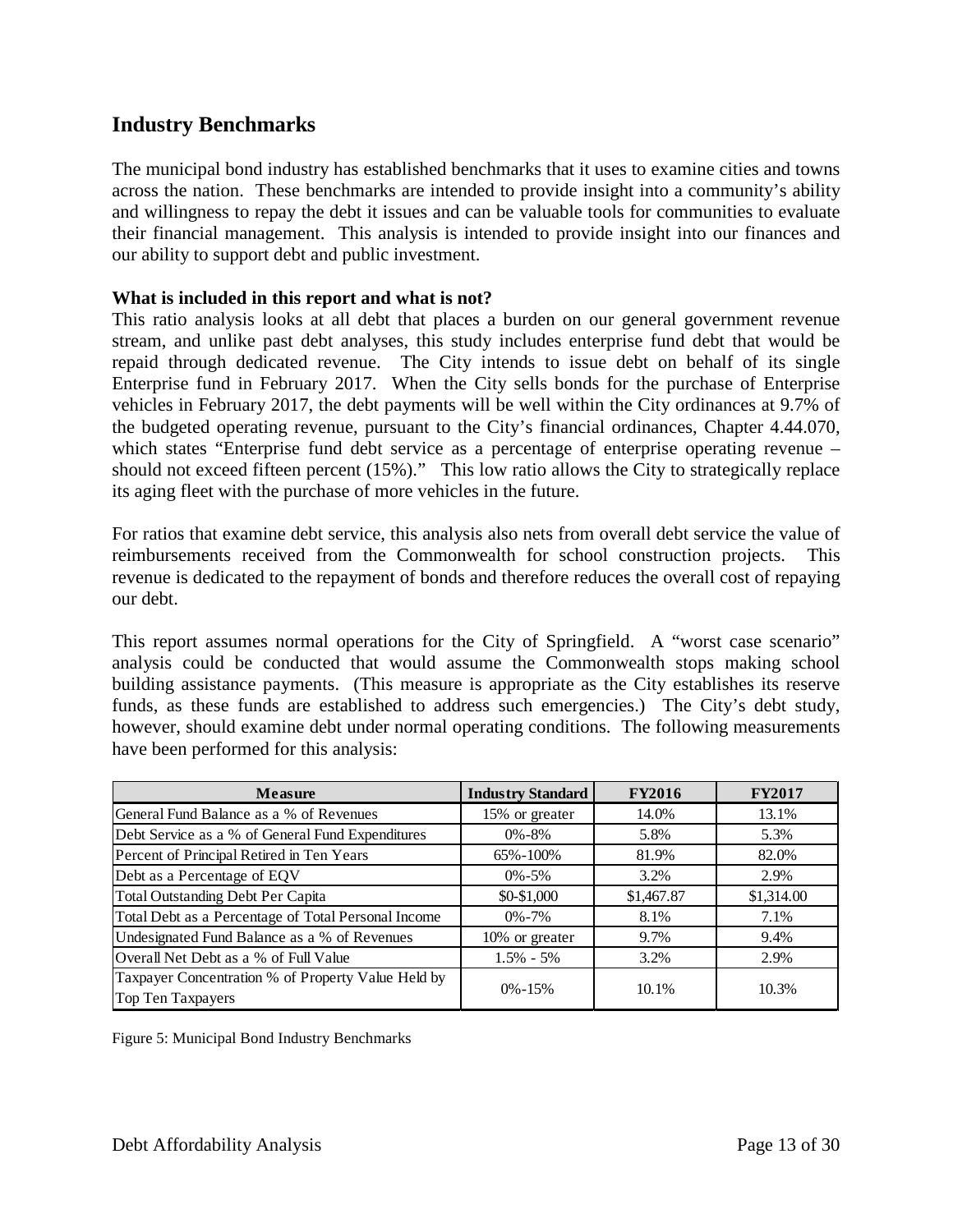#### **Debt Service as a Percentage of General Fund Expenditures**

The metric used for this benchmark measures the City's ability to finance debt within its current year budget, similar to the measurement of household income dedicated to mortgage payments. This is the most immediate measure of determining a City's ability to pay; however, it only examines the ability to pay for debt within a community's existing budget. Cities and towns that have excess levy capacity – communities that do not tax to the maximum of their Proposition 2 ½ limitation – would have greater ability to pay for debt than this measure suggests because they have additional taxing capacity which they have not accessed.

The City's measure of debt service as a percentage of General Fund expenditures is strong, with 5.3% of the Fiscal Year 2017 budget dedicated to debt service. This measure has been trending down over the last three fiscal years due to a decrease in total debt service and an increase in the City's general fund revenue. The City is required to annually fund a capital reserve at least one and one half percent of property taxes from the prior fiscal year (Chapter 4.44.060). Many cities and towns with similar traits to Springfield have higher ratios of debt service to general fund expenditures. Springfield should continue to maintain this ratio at a similar level in the future to ensure large debt service payments are not unfairly placed on the City's budget in the future.

The City's relatively low ratio of debt service to general fund expenditures provides more budgetary flexibility to address financial problems that may arise. Debt payments are not discretionary. Courts have ruled these payments must be made even before salary payments for employees. Communities with high levels of debt service relative to operating expenditures have a larger portion of their budget dedicated to payments that must be made regardless of the community's financial situation. The City restructured its debt service payments in order to have declining payments in future years. This not only makes the debt service more affordable but also allows the City to layer more debt in future fiscal years. Therefore, having a lower ratio means less money is dedicated to debt service, which means more flexibility exists within the operating budget.



Figure 6: Ratio of 2017 Budgeted Debt Service Payments over Total General Fund Budget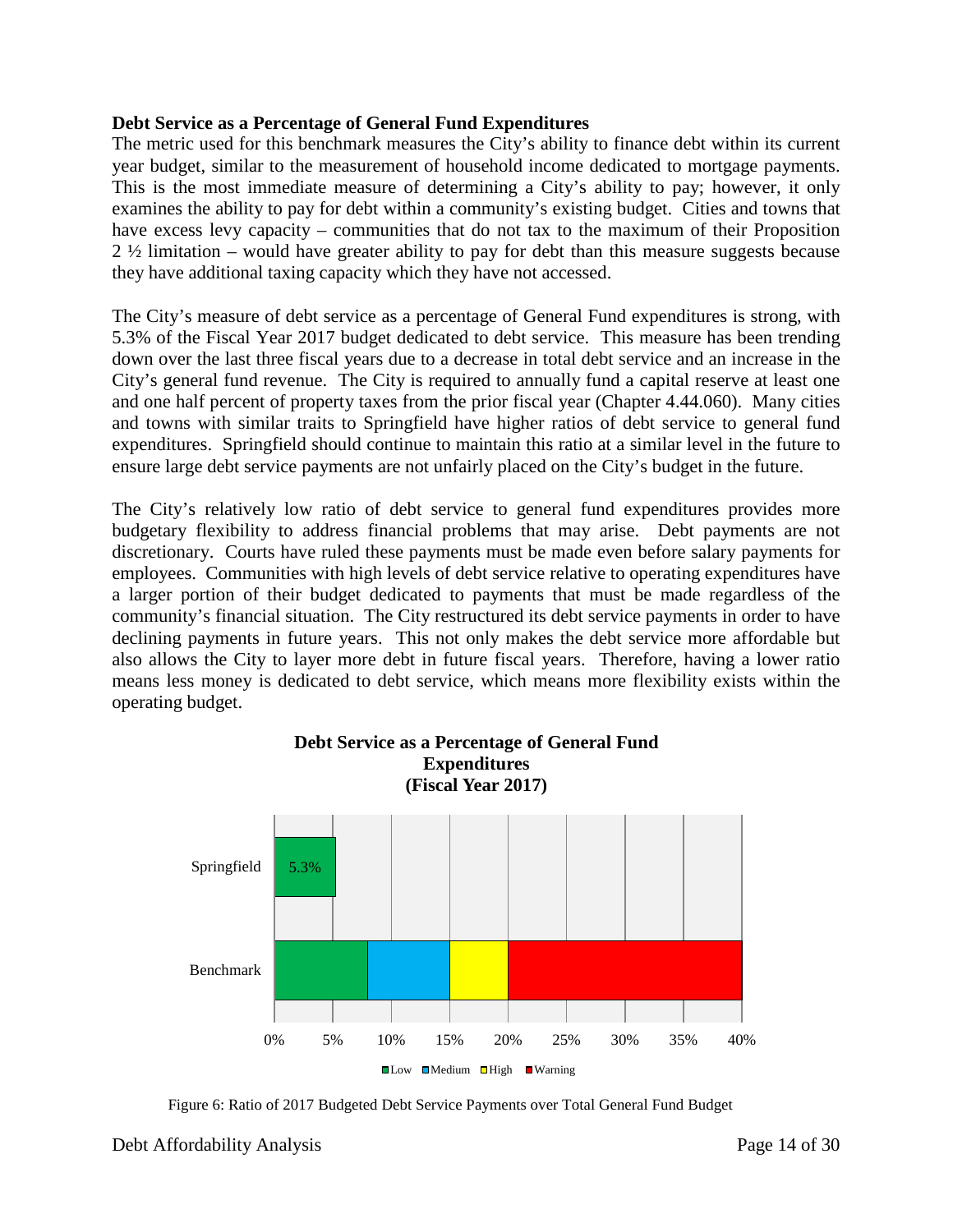| Debt Service as a % of General Fund Expenditures |          |             |
|--------------------------------------------------|----------|-------------|
| 2017 Total Debt Service                          |          | 32,386,976  |
| 2017 Budgeted General Fund Expenditures          | <b>S</b> | 616,807,963 |
| <b>Debt Capacity</b>                             |          | $5.3\%$     |

Source: First Southwest, Springfield 2016 Adopted Budget

Figure 7: Calculation of Debt Service as a percent of Budgeted General Fund Budget

#### **Debt Retirement: Percent Retired within Ten Years**

The speed with which a community retires its debt indicates a number of important factors. Included in these are:

- Willingness to repay debt: rapid repayment of principal indicates that a community is committed to repaying its debt. This "willingness to pay" is measured in a number of ways and is particularly important to those who lend money to others, as it provides them some proof of the borrower's intention to repay the money it borrowed.
- Ability to repay debt: rapid repayment of principal indicates that a city or town has the financial resources necessary to repay debt quickly. This demonstrates a level of financial stability; communities that are experiencing financial difficulty are unlikely to repay their debt in an accelerated manner.
- Prevention of future problems: rapid debt retirement ensures that a community is not "back loading" its debt, as the City once did, locking itself into debt repayments that are affordable now but that will grow as time passes. Back loading is a sign of poor financial management – either overspending is intentional or managers are unable to make the difficult immediate term decisions to balance the budget using a more appropriate debt financing structure.

The percentage of debt retired within ten years is particularly important in determining the timing of debt repayment – the "back loading" issue described above. Back loading occurs when the cost of debt is pushed off into the future, reducing current year payments while increasing future ones. Back loading increases the cost of debt in the long term and can be a destabilizing financial factor when debt service requirements increase in future years. This means the City would need to reduce expenditures or programs, or increase taxes or other revenues to make the debt service payment. Prior to 2005, the City back loaded debt issuances causing major spikes in its debt service payments in future years. This was accompanied through "front loading" debt and making a number of other modifications to the City's debt structure.

Failure to invest in maintenance and capital investment, otherwise known as deferred maintenance, can be considered a form of debt back loading because capital needs must be addressed at some point; delay in maintenance or investment only delays the financing of these improvements, increases the likelihood that capital will fail *en masse*, forcing unaffordable costs onto future taxpayers. Delaying capital investment also tends to make projects more expensive because costs tend to increase over time.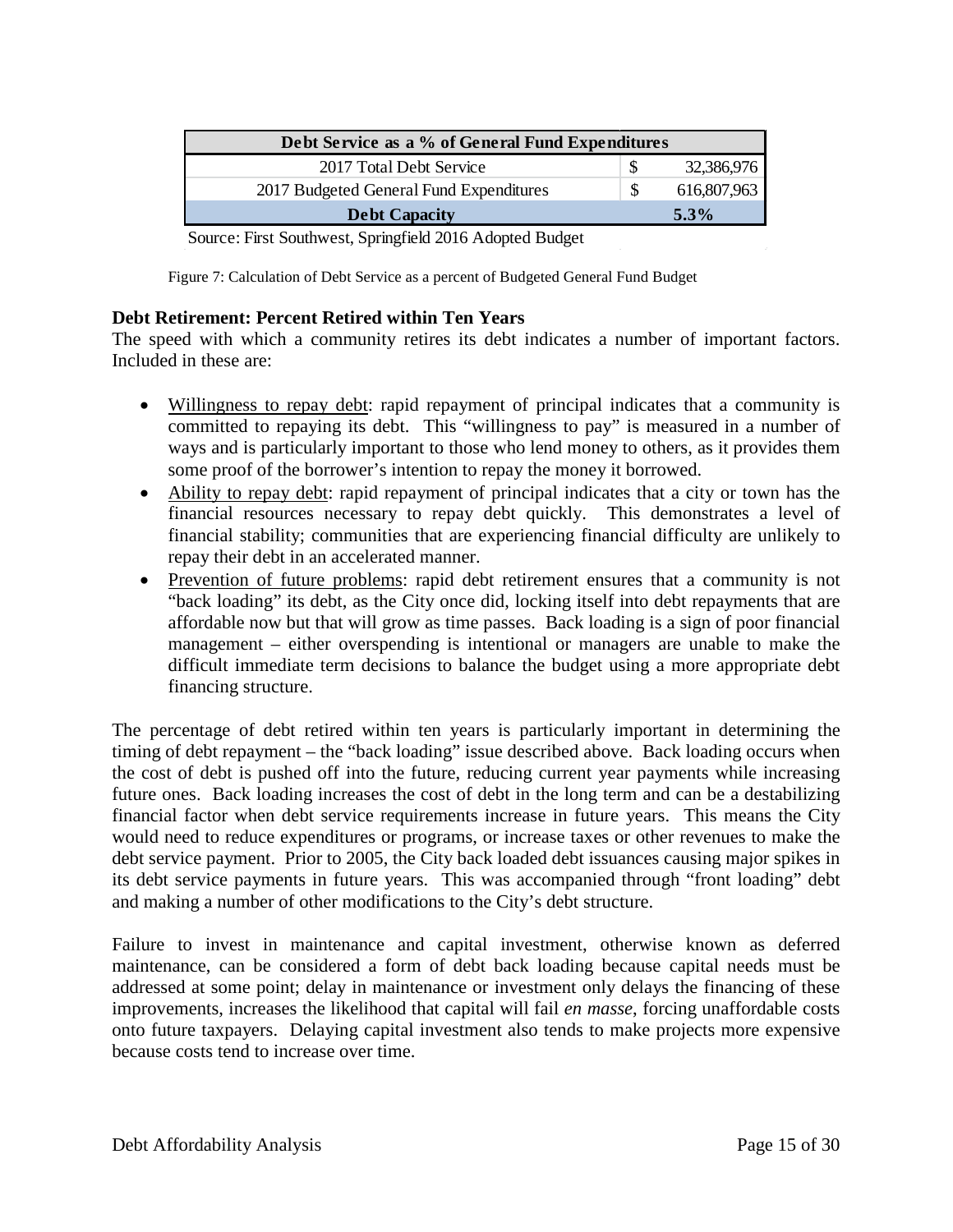The City currently has an aggressive debt retirement schedule. On average, 82.0% of the principal borrowed by the City is repaid within ten years as the remainder will be retired within nineteen years, as shown in Figures 8 and 9 below. This places the City well within the "excellent" ranking established by bond rating agencies (65% and above). Because of this schedule, the City will be able to borrow additional money to continue investing in its facilities, infrastructure, and other capital projects.



#### **Percent of Principal Retired in Ten Years (Total Debt as of June 30, 2016)**

Figure 8: Percent of Debt retired in 10 years.

| <b>Percent of Principal Retired in Ten Years</b> |  |             |
|--------------------------------------------------|--|-------------|
| Total Debt Retired in 10 Years                   |  | 204,307,794 |
| <b>Total Outstanding Debt Service</b>            |  | 249,248,388 |
| <b>Percent of Principal Retired in Ten Years</b> |  | 82.0%       |
| $\sim$                                           |  |             |

Source: First Southwest

Figure 9: Calculation of Total Debt (Principal + Interest) retired in 10 years.

Furthermore, the City's overall debt retirement ranking indicates a strong willingness to repay debt. Examining this ratio in conjunction with the City's overall debt schedule indicates that the City has not back loaded debt; the City's overall debt structure is prudent and well within the industry benchmarks.

#### **Debt as a Percentage of Full Property Value (EQV)**

Debt as a percentage of full property value (known in government finance circles as "equalized value," or EQV) measures the ability of a community's property tax base to support borrowing. The majority of revenue in most communities comes from property taxation; therefore this ratio examines a community's debt relative to its main revenue source. However, in Springfield, 62% of revenue comes from state aid while 38% comes from local revenue. In essence, this ratio looks at one of Springfield's major sources of revenue to determine if outstanding debt would place too large a burden on it.

Debt Affordability Analysis **Page 16 of 30**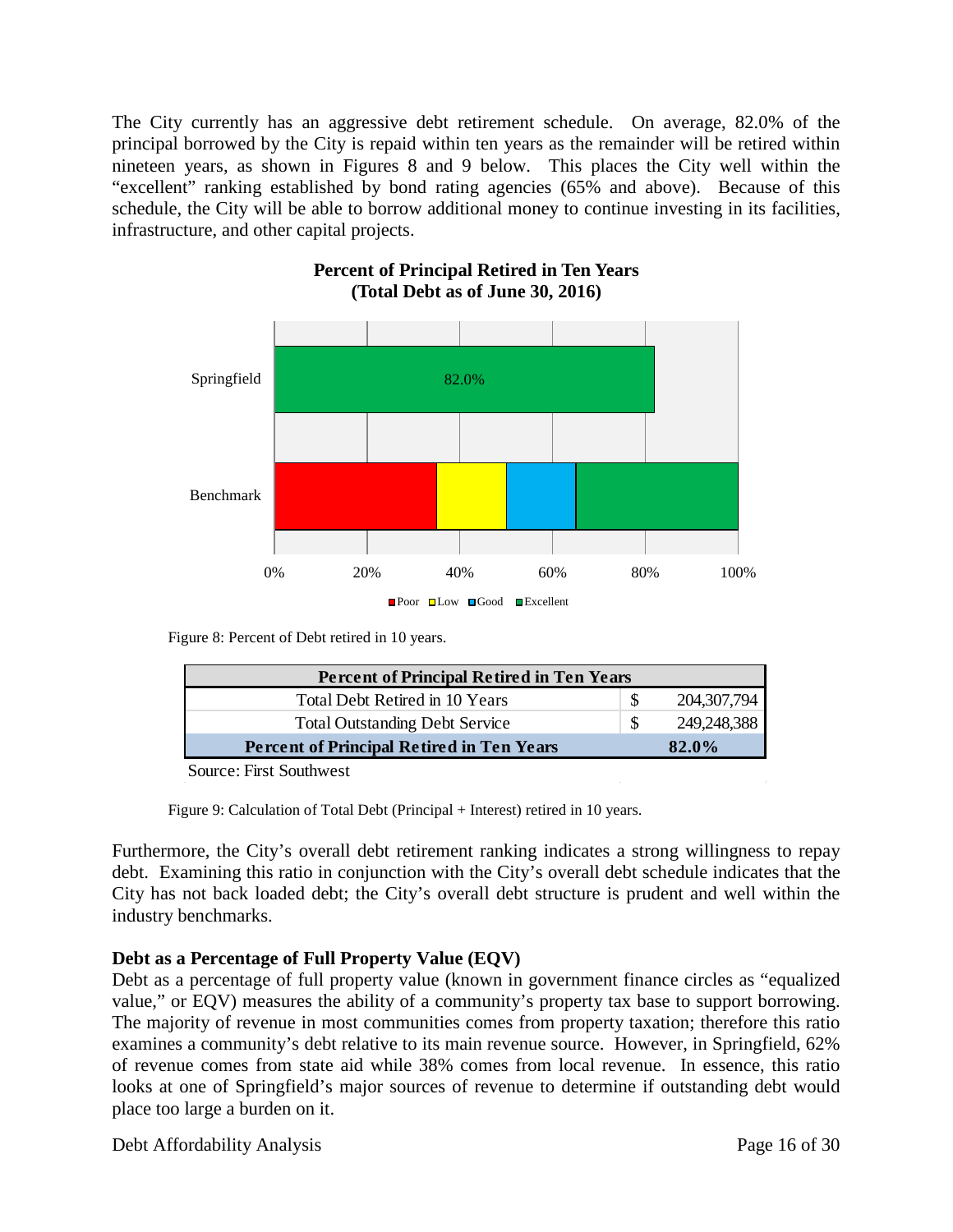This measure is helpful but not deeply informative because it looks at total outstanding debt, not debt service. Examining debt as a ratio of full property value does not say much about the affordability of that debt. A small amount of debt issued at a high rate of interest can be more expensive than a larger amount of debt issued at a lower interest rate. Further, in Massachusetts communities are limited in their ability to access their property tax base by Proposition 2 ½. This measure is a helpful benchmark to compare communities to one another but is not an absolute measure of debt affordability because of these issues.

Mass. Gen. Laws (M.G.L) Ch. 44§10 dictates the City's debt limit be no more than 5% of the equalized value. The City's ratio of debt to property value is currently 2.9% which is considered "medium" by rating agencies (Figure 10). As indicated above, this medium measure does not directly relate to the City's ability to pay for this debt. This ratio does not take into account debt structure (how much money is due at what point in time for each issuance), or timing of payments. Furthermore, it fails to consider the City's ability to access property values due to Proposition 2 ½.



**Debt Service as a Percentage of Equalized Assessed Valuation (2015 EQV)**

Figure 10: Ratio of Debt to Estimated Property Value

| Debt Service as a Percentage of EQV       |               |
|-------------------------------------------|---------------|
| <b>Total Outstanding Debt (Principal)</b> | 201,965,000   |
| 2015 EQV (Equalized Valuation)            | 7,077,664,000 |
| Debt Service as a Percentage of EQV       | $2.9\%$       |

Source: First Southwest, Springfield 2016 Adopted Budget

Figure 11: Calculation of Outstanding Principal as a percent of EQV.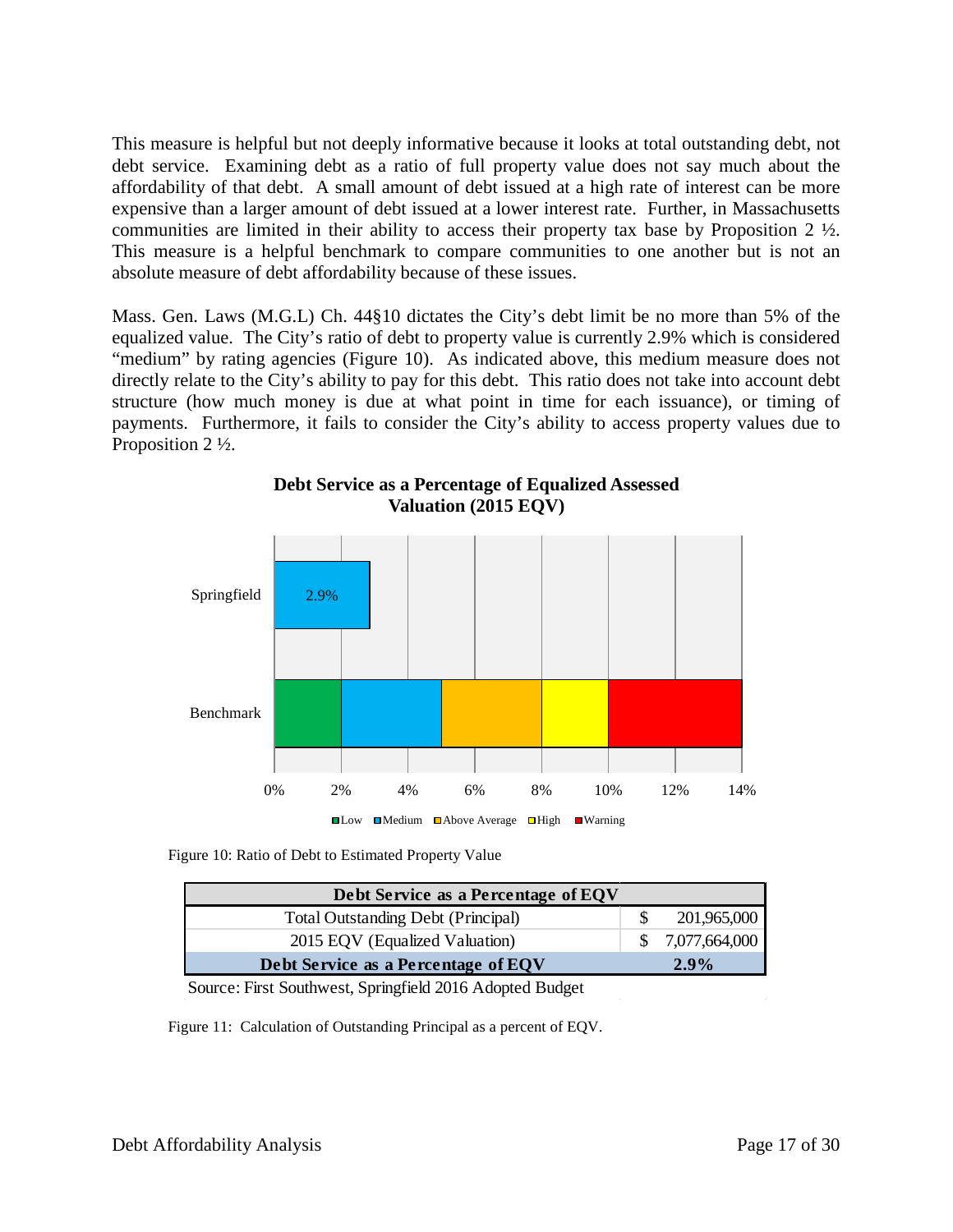#### **Debt per Capita**

Debt per capita examines the amount of debt the City has issued per person in the community. This is not intended to be a literal measure because debt is not issued to benefit individuals, but rather the community as a whole. This measure provides a sense of the cost of the capital investments in a community and, at its most extreme, how much money would be required from each resident to repay the community's debt if for some reason immediate repayment was required.

Debt per capita can be a useful measure when examining similar communities – by and large, comparable communities should issue similar amounts of debt for various capital purposes. Even similar sized communities have significant differences about them, so this measure should not be examined in absolute terms, but rather in the context of the unique requirements and challenges facing each community. It should also be viewed in light of Proposition 2  $\frac{1}{2}$  which limits a community's ability to access its property tax base; Proposition 2 ½ can force communities to issue debt for smaller projects that communities in other states would pay for in cash.



#### **Total Outstanding Debt per Capita**

Figure 12: Estimated Debt per person.

| <b>Total Outstanding Debt Per Capita</b>  |  |             |
|-------------------------------------------|--|-------------|
| <b>Total Outstanding Debt (Principal)</b> |  | 201,965,000 |
| 2016 Population Estimate                  |  | 153,703     |
| <b>Total Outstanding Debt Per Capita</b>  |  | 1,314       |

Source: First Southwest, MA Division of Local Services

Figure 13: Calculation of outstanding debt per person

The City's level of debt per capita is considered moderate by rating agencies. This measurement is not completely unexpected as the City has a large number of aging facilities (particularly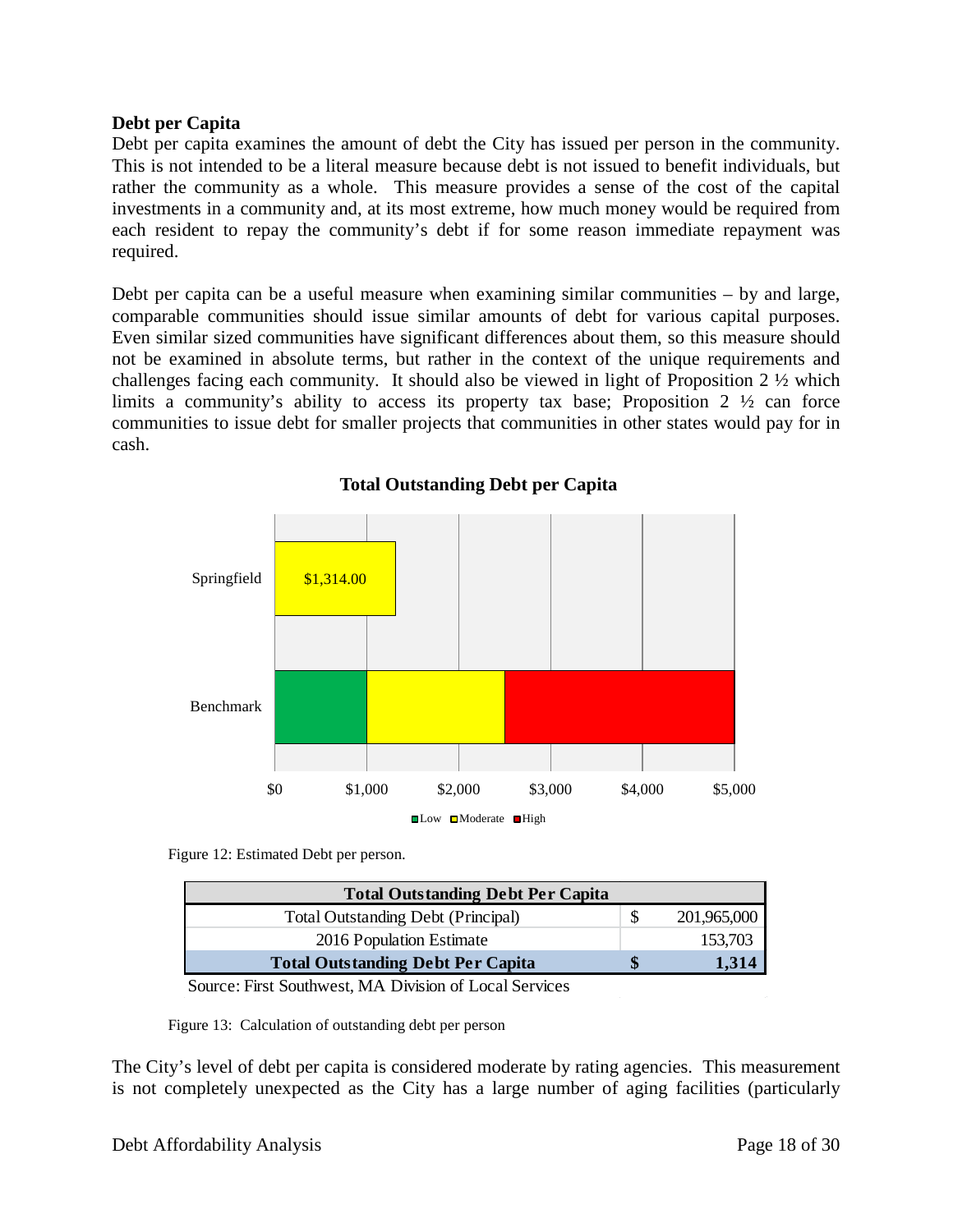schools) and infrastructure. The City is currently performing large school reconstruction projects, as well as, the replacement of schools and other facilities. Because of the major capital needs and the issuance of debt every few years, this measurement will continue to fluctuate as it is dependent on the total outstanding principal. To address this, the City of Springfield has restructured its debt repayment schedule in the past and continues to be strategic in how issuing debt affects the City's outstanding debt and payment schedule.

In terms of net debt at \$204.9 million, the debt per capita increases to \$1,333.30. This could be considered a more accurate metric as this amount explains how much actual debt there is per person including interest payments and reimbursements from issuances.

#### **Debt as a Percentage of Total Personal Income**

Like the ratio of debt to property value, the ratio of debt to personal income is a measure of affordability of the debt issued by a community. While property values provide the base that supports property taxation, it is personal income that allows people to buy goods and services, make investments, and pay their taxes. Debt as a percentage of total personal income tells us how affordable debt is based on the income characteristics of a city or town.



#### **Total Debt as a Percentage of Total Personal Income (2015 Income Estimate)**

Figure 14: Ratio of debt to personal income.

| <b>Total Outstanding Debt Per Capita as a Pecentage of</b>                                             |     |         |
|--------------------------------------------------------------------------------------------------------|-----|---------|
| <b>Total Personal Income Per Capita</b>                                                                |     |         |
| <b>Total Outstanding Debt Per Capita</b>                                                               | S.  | 1.314   |
| 2015 Per Capita Income                                                                                 | \$. | 18,553  |
| <b>Total Outstanding Debt Per Capita as a Percentage of</b><br><b>Total Personal Income Per Capita</b> |     | $7.1\%$ |

Source: US Census, MA Division of Local Services

Figure 15: Calculation of debt to personal income.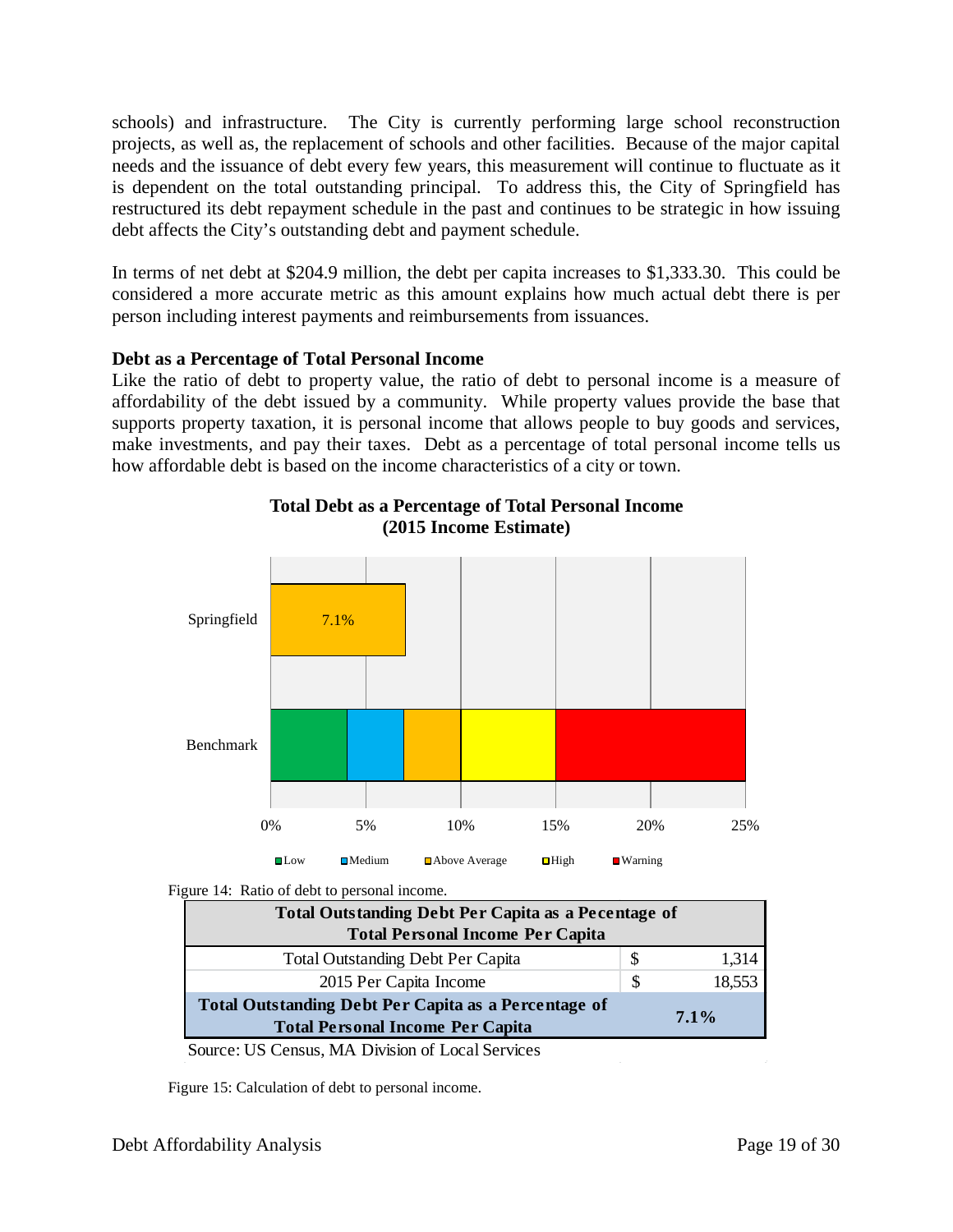Springfield's ratio of debt to personal income is considered "above average" by credit rating agency standards. This means that the City's debt can be considered a large share of a resident's income. Unlike the prior measure, however, this does not examine the cost of the debt, but focuses on the amount of debt issued. In other words, this measure does not take in to account the net debt service or timing of debt payments. This year, when net debt is factored, the percentage of Total Personal Income is extremely close at 7.2% because the City's total outstanding debt (principal) and total outstanding net debt are very close, varying by less than \$2.4 million.

There are two important factors to consider when examining this ratio. The first, as described above, is that the City has entered into an aggressive debt retirement schedule that does not inappropriately delay debt payments. Another aspect to consider is that the City receives school and other reimbursements, decreasing the cost of the debt and the effective debt to personal income ratio. In 2017, the City of Springfield will receive \$10.4 million in MSBA grants with an average of \$4.6 million in each of the next five years. Since this ratio only looks at "total debt," this subsidy is not considered.

The ratio of debt to personal income appears to be less favorable than that of debt to total property value, which indicates a disparity between home values and income. This variance is caused by higher commercial and industrial property values that are included in the debt to total property value but not in the debt to personal income ratio. The City would not be able to provide the level of services and investment in infrastructure without business property tax revenue. This disparity highlights the need for economic development to be a top priority of the City.

#### **Overall Net Debt as a percentage of Full Value**

Overall Net Debt as a percentage of full value or sometimes referred to as the "Debt Burden" of the community, measures the value of a city's debt compared to the value of a city's assessed real property. In a municipal bond issue, a ratio measuring the value of the municipality's net debt compared to the specified value of the real property being purchased as assessed for tax purposes.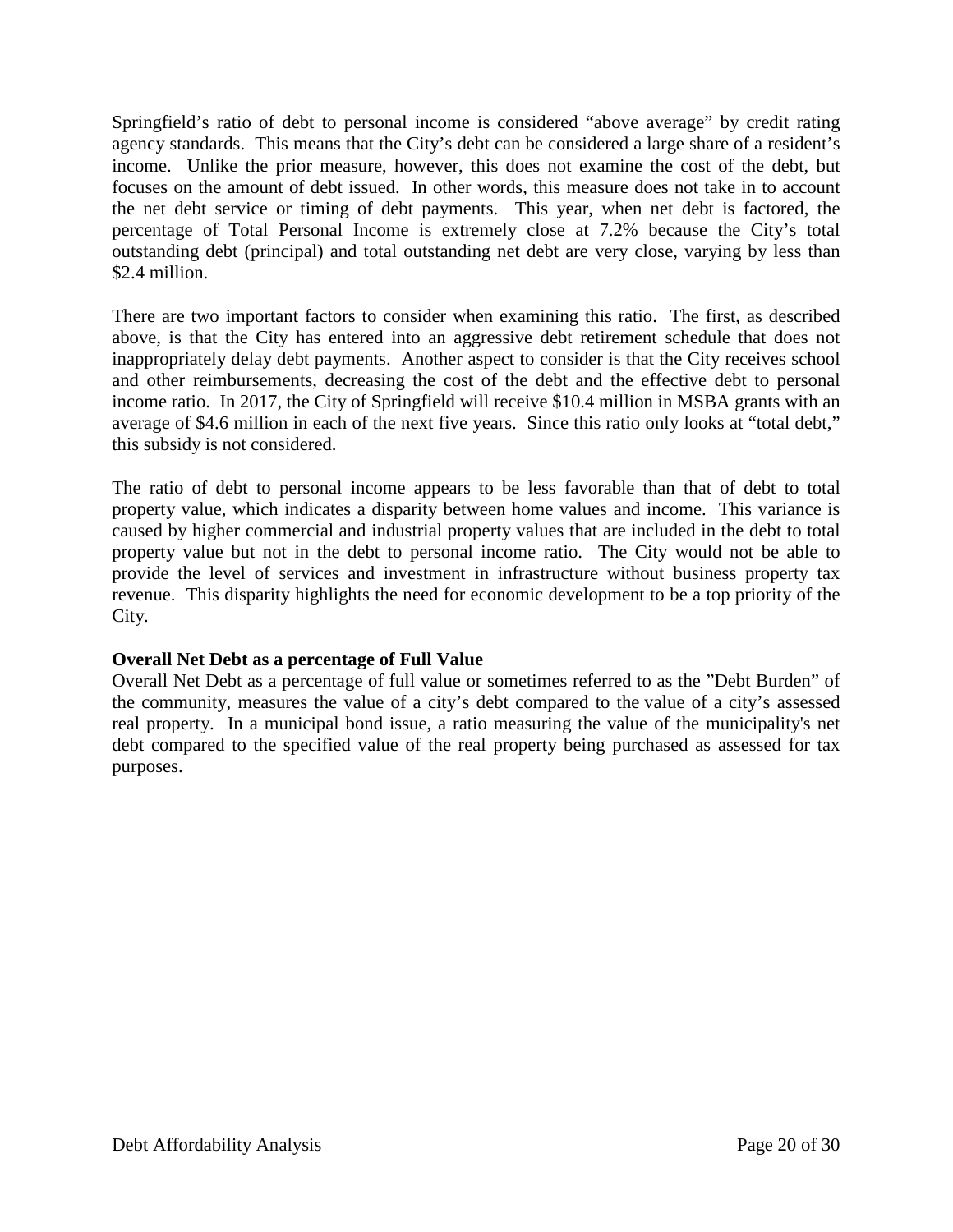

#### **Overall Net Debt as a percentage of Full Value**

Figure 16: Ratio of Net Debt to EQV.

| <b>Overall Net Debt as a percentage of Full Value</b> |               |
|-------------------------------------------------------|---------------|
| <b>Total Outstanding Net Debt</b>                     | 204.932.242   |
| 2015 EQV (Equalized Valuation)                        | 7,077,664,000 |
| <b>Overall Net Debt as a percentage of Full Value</b> | 2.9%          |

Source: First Southwest, MA Division of Local Services

Figure 17: Calculation of net debt to EQV.

This is one of the factors which determine the quality of a municipal bond issue. The lower the City's debt is relative to the assessed value of its property, the less risky its bonds are deemed to be. Ultimately, the more leveraged a tax base is, the more difficult it is to afford additional debt. Debt burdens that range from 3-4% tend to be viewed as average. The City's level of debt burden is 2.9% which is considered low by most rating agencies. Last year, this ratio was rated average at 3.2% because the City had a higher outstanding net debt (\$226.0M). The EQV is recalculated every two years and the 2016 amount should be finalized soon.

#### **Conclusion**

Since Fiscal Year 2005, continuing through present day, the City of Springfield has strengthened its financial position by not only instituting clear and strict financial policies, but also passing responsible budgets and a comprehensive five-year capital investment plan; all within the fiscal constraints illustrated in this debt affordability analysis. The City has paid particular attention to the debt policies that allow the City to borrow for specific projects and pay off the debt in a timely manner.

In January 2017, Standard and Poor's (S&P) affirmed the City of Springfield's AA- program rating, with a stable outlook, a high investment grade. This demonstrates that Standard & Poor's

Debt Affordability Analysis **Page 21 of 30**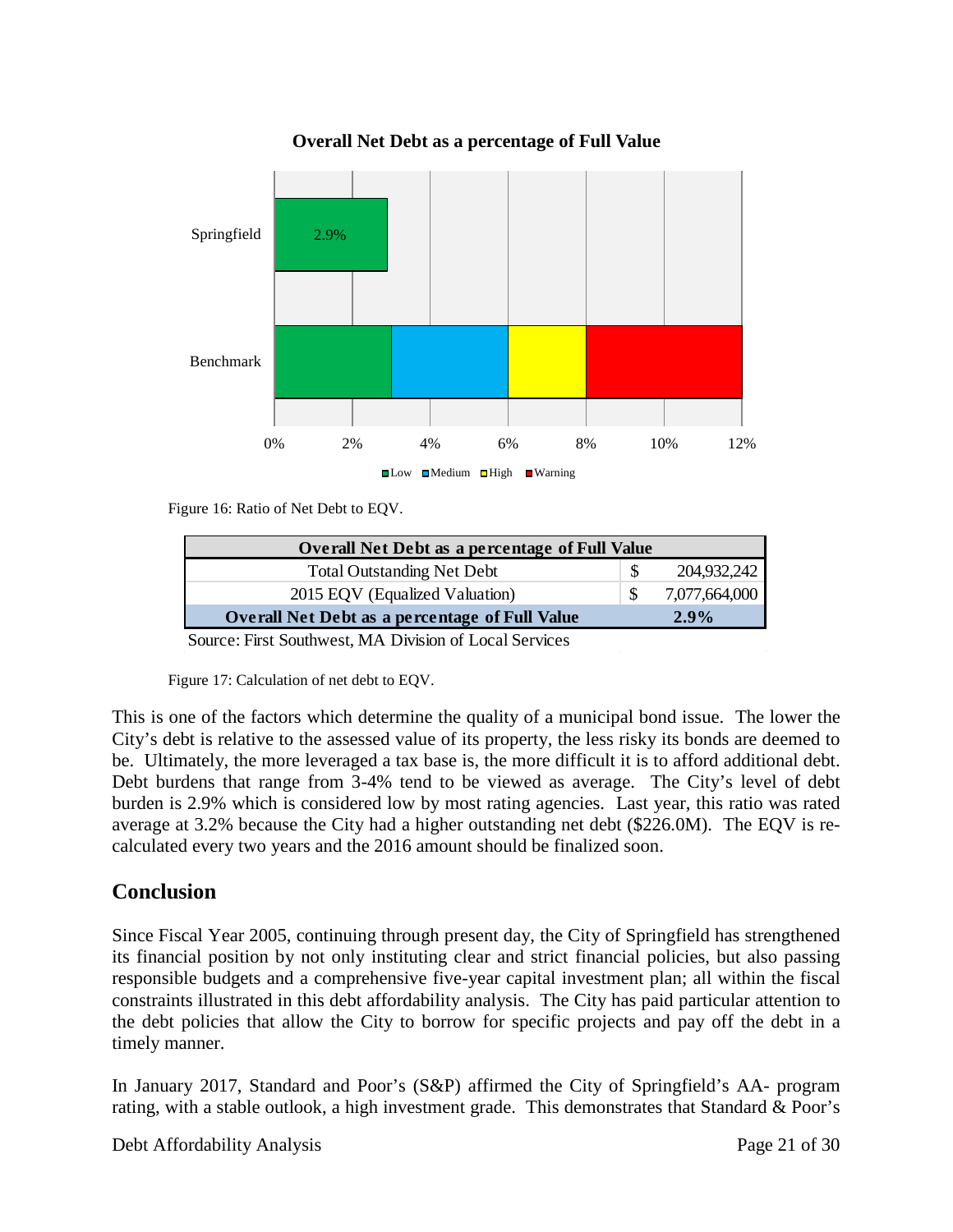strongly believes in the City's financial management and ability to make difficult decisions to balance the budget. S&P credited the City for having strong budgetary flexibility, with an available fund balance in fiscal 2016 of 9.7% of operating expenditures, very strong management with "strong" financial policies and practices, and an experienced and capable management team. The S&P rating continues to be the highest rating in the City's recorded history, and one that the City has maintained for the last four years. Credit ratings has an integral role in the municipal bond market and are one factor that affects the City's cost of funds on debt offerings.

The debt service illustrates the City's ability to finance debt within its current budget as a percentage of general fund expenditures. This is the most immediate measure outlining the ability to pay; however, it only examines the ability to pay for debt within a community's existing budget. The City's measure of debt service as a percentage of general fund expenditures is strong, with 5.3% of the fiscal year 2017 budget dedicated to debt service. This measure has been steadily trending down since 2014. Last year, in FY16, the City's debt service as a percent of the general fund was 5.8%, a decrease from 6.5% in FY15 and 6.8% in FY14. The improvement in the debt service ratio is attributable to the decrease of outstanding debt and an increase in the City's budgeted general fund.

According to the measures presented in this analysis, the City is in a solid debt position but can improve its standing even further. One way to bring the City more in line with its debt policies is to foster an environment that promotes jobs and increase citizens' wealth. These policies help decrease the percentage of debt per total income and decrease debt per capita. This will bring Springfield more in line with other communities in the Commonwealth and have the desired affect of increasing the City's financial standing.

With help from the Federal Emergency Management Agency (FEMA), Massachusetts Emergency Management Agency (MEMA) and the MSBA most of the costs will be reimbursed. What remains will have to be paid for by Springfield and added to its capital liability. There are four projects that the City is issuing debt for that will leverage over \$18.9 million in FEMA and MEMA funding. Furthermore, six schools are currently being partially reimbursed for window, door, and roof projects. The City is currently discussing an additional six schools for the replacement of roofs, windows, and doors to be decided upon in February 2017.

Additionally, in November 2014, the Massachusetts Gaming Commission officially awarded MGM with a resort-casino license, signaling the green light for the \$950.0 million MGM Springfield Casino project. The host community agreement outlines the financial impact that MGM Springfield will have on the City, totaling over \$25 million in annual payments once the resort casino opens. In the meantime, the City can expect annual revenue increases averaging \$5.0 million, which began in fiscal year 2016.

In order to address some of its capital needs, Springfield will issue short and long term debt in 2017 as well as use a combination of Pay-As-You-Go Capital funds and Capital Reserve funds. In 2016, Springfield issued \$26.7 million in Bond Anticipated Notes (BANs) to continue efforts to update its infrastructure and for funding needed for Council authorized debt issuances. Capitalizing on its decreasing debt schedule, in February 2017, Springfield plans to permanently bond again, alleviating several of its highest priority requests and closing out completed projects.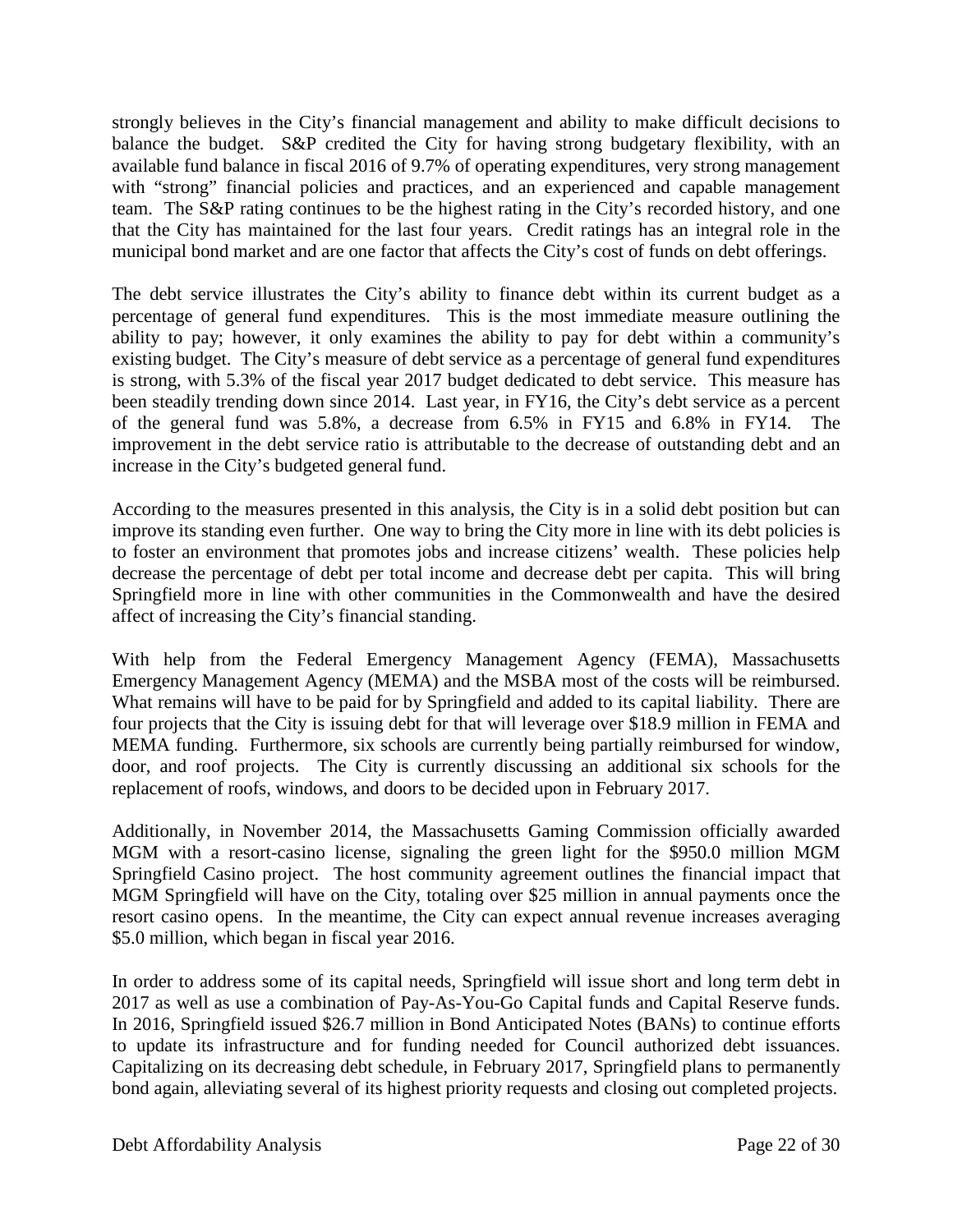The City is steadily and strategically moving in the right direction. Our high credit rating allows us to pay back loans at a lower interest rate which in turn, allows the City to issue more debt for citywide projects. The theory is that the more capital projects the City can afford to do, the more economic development will ensue. When we invest into and grow our economy, the spin off effects are new business, a rise in property values, and improved infrastructure – resulting in better maintenance of streets, parks, libraries, and public buildings that are available to City residents. A healthy economy positively impacts school graduation rates, job creation which lowers poverty levels from unemployment, and crime. All of these effects increase citizens' moral and make Springfield a more attractive city for current and future residents.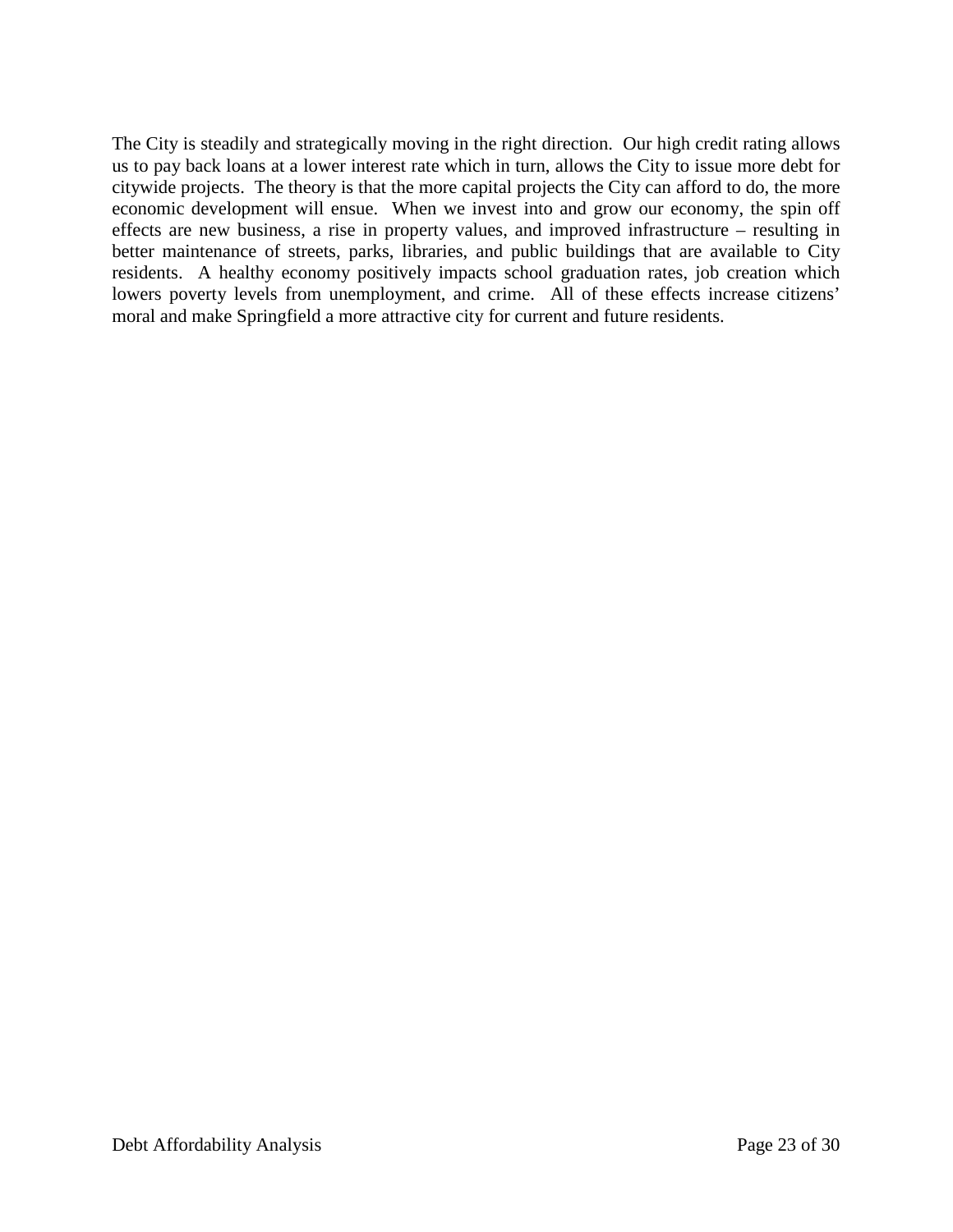## **Appendix A** Debt Analysis Definitions

Consistent with the City's financial policies as well as standard business practices, the City of Springfield has only issued debt to finance capital investment. Appendix B of this report is a summary of all projects financed by debt that are currently outstanding. Each of these projects is a capital project, and the expenditures are considered capital investments.

The City of Springfield defines **capital** as buildings, facilities, land, infrastructure or major equipment with an estimated useful life of at least ten years and costs at least \$25,000. Similarly, any improvements to capital which would extend the useful life of capital being improved by at least five years may be considered capital if it costs at least \$25,000.

A **capital investment** is the expenditure of funds to improve existing City infrastructure, extend its useful life, buildings, or acquire new capital assets. This is considered an investment because the funds expended are used to reduce costs and/or improve services over a multi-year timeframe.

**Debt Service** is the cost of repaying debt that has been issued. This includes principal and interest payments. Move definitions to appendix at end.

**Municipal debt:** usually bonds and notes – is a tool for financing investments in the infrastructure and capital equipment that permits government to provide services to the public. In its most basic form, debt occurs when a city or town borrows from lenders. The money that is borrowed is usually repaid over a number of years, and the lender usually charges interest to the borrower as compensation for allowing someone else to use their money. To begin to understand municipal borrowing, a few key terms are important:

**Bond:** A long-term financing tool that allows a community to borrow money to finance certain investments. Municipal bonds in Massachusetts are generally issued with a fixed interest rate and carry a term of between 10 and 30 years.

**Note:** A financing tool generally used for short-term needs, such as "bridge financing" during construction. In Massachusetts, notes are generally issued as one-year debt which can be "rolled" for a maximum of five years.

**Term:** The length of time a bond or note is outstanding. In other words, if a community borrows money for 20 years to finance the construction of City Hall, the "term" of the debt is 20 years. In five years, the "remaining term" would be 15 years.

With rare exception – exceptions which are authorized by the Commonwealth on a case-by-case basis through special legislation – municipal debt can only be incurred for investment in the capital needs of a community. State finance law permits communities to issue debt for the following purposes: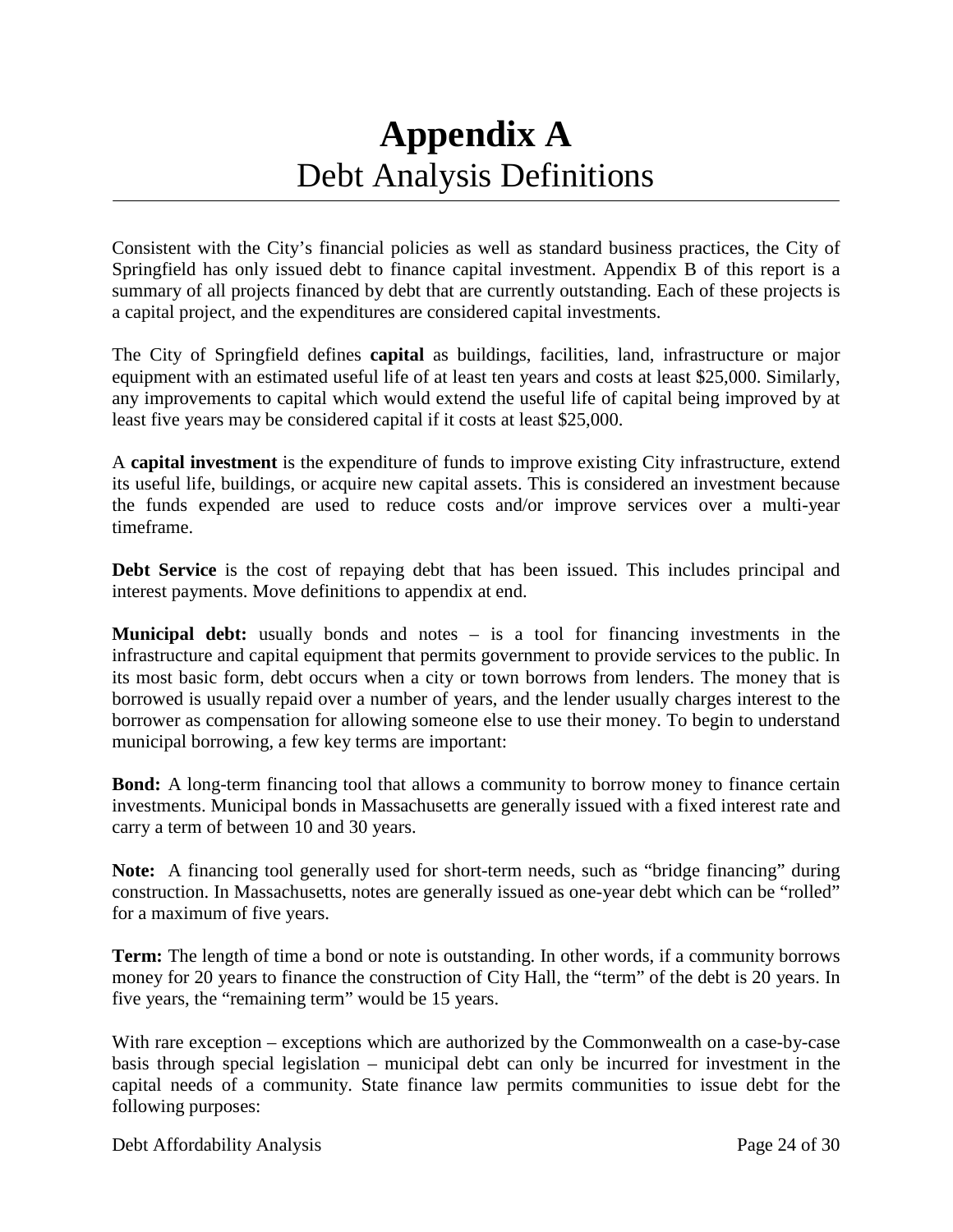Public Works

- Construction and reconstruction of roads, bridges, sidewalks, walls and dikes, and for the acquisition of land
- Construction and reconstruction of municipal buildings, including schools
- Traffic signals, public lighting, fire alarm and police communication equipment

Municipal Equipment

- Departmental equipment, including fire equipment and heavy equipment such as graders, street sweepers, trash trucks, and semi-automated recycling trucks.
- Costs for design, development and purchase of computer software and equipment

#### Energy

• Energy conservation, to pay for energy audits or to implement alternative energy technologies

Environmental

- Asbestos abatement in municipal buildings
- Preservation and restoration of lakes and ponds

Recreational

- Construction of parks and playgrounds
- Construction of skating rinks, outdoor swimming pools, golf courses, tennis courts and other outdoor recreational facilities

Debt should be issued to finance capital improvements that will maintain or improve the rate of return on taxpayer dollars. Stated another way, debt should be issued to finance capital projects that prevent things from getting worse, make things better or improve operations, services or efficiency.

There are a number of reasons to issue debt to finance capital investment. As the City recovered from the June 2011 tornado and October 2011 snow storm, certain projects, such as the construction and reconstruction of the heavily damaged Elias Brookings Elementary and Mary Dryden Elementary Schools, could only be afforded by spreading their cost over many years. The MSBA Grant Program requires the City to appropriate the full cost of the project, before any reimbursements from MSBA can be requested, which required the issuance of debt.

The issuance of debt to finance projects with a long life is also considered "fair." This equity concern is grounded in the argument that today's taxpayers should not pay the entire cost of projects that will benefit future residents; rather, the people who benefit from the project should pay for its costs. As benefits from the investment will accrue over time, the costs should be paid over time as well. This requires the issuance of debt.

As an example, the City has bonded for the construction of a new Brookings Elementary School that could provide educational services for 50 years. It would not be "fair" to finance the project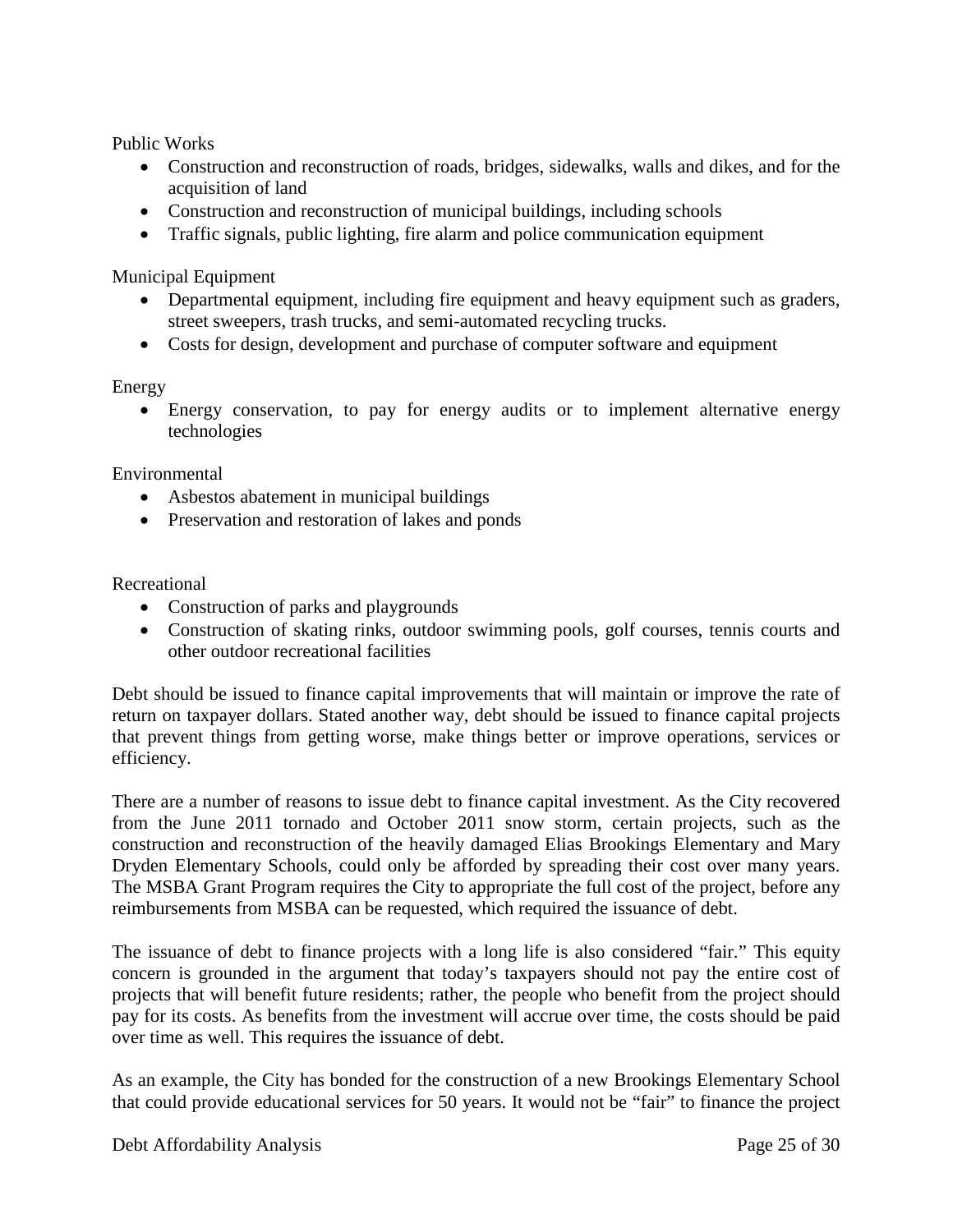through direct cash appropriation because today's taxpayers would pay for its entire cost. Those who moved into Springfield in two years could receive 48 years of benefit without paying any of the cost, and those who moved out of Springfield in five years would have paid 50 years of cost but received only five years of benefit.

Similarly, it would not be "fair" or cost effective to bond for the project and structure the debt in such a way that the City would not pay the starting costs associated with the construction until 20 years from now. In other words, as the City issues debt, it begins paying back the principal and interest as to not back load the debt service schedule for future years to fund. The City's financial policies require the City to structure its debt in such a way that the City pays for the construction based on the depreciation of that building.

**Debt management** is the application of financial knowledge to ensure that our debt is structured in the manner that saves as much money as possible for our residents and protects our taxpayers from the risks associated with debt. Proper debt management can help the City take advantage of opportunities that suddenly arise and can help us predict and resolve problems before they occur. Specifically, proper debt management allows the City to plan additional debt issuances. The benefit of this is to allow the City to determine those projects that would be viewed as top priorities.

Debt management also helps a community ensure the cost of its debt is fair and equitable. Part of this fairness is issuing debt whose term does not exceed the useful life of the asset it finances. This reduces overall costs by placing a limit on the term of the debt and ensures that taxpayers will not be required to pay for assets that no longer exist, and therefore are no longer providing a public benefit.

Proper debt management should incorporate communication with the public to ensure the people we serve are fully informed of the ways in which their government is financed. This analysis continues the City's efforts to improve communication about public finances.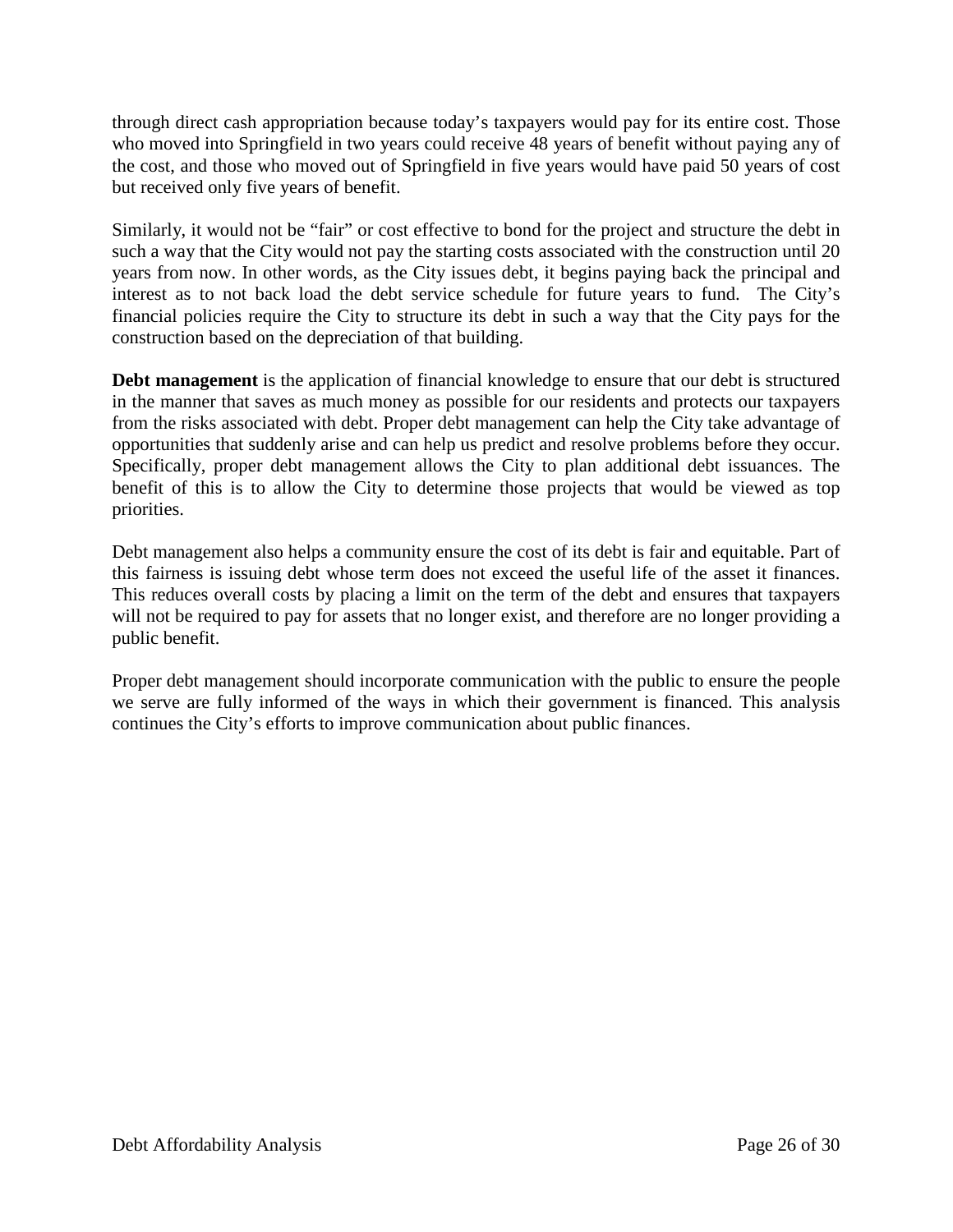## **Appendix B Current Outstanding Debt Issuances**

#### **City of Springfield, Massachusetts**

*Net Long-Term Debt Outstanding as of June 30, 2016 (including subsequent issues) Net of MSBA & QSCB Subsidies \*Does Not Reflect QSCB Annual Required Sinking Fund Deposits or Invested Sinking Fund Interest Earnings\**

#### **Total Net Debt Service**

| Date       | Principal        | Interest        | <b>MSBA Subsidy</b> | QSCB Subsidy (2) | Net $D/S$        |
|------------|------------------|-----------------|---------------------|------------------|------------------|
| 06/30/2017 | 24,326,000.00    | 8,060,976.36    | (10,355,599.00)     | (966, 442.40)    | 21,064,934.96    |
| 06/30/2018 | 23,075,000.00    | 7,125,446.36    | (5,004,683.00)      | (966, 442.40)    | 24,229,320.96    |
| 06/30/2019 | 23,980,000.00    | 6,114,633.86    | (5,004,683.00)      | (966, 442.40)    | 24,123,508.46    |
| 06/30/2020 | 20,855,000.00    | 5,155,571.36    | (5,203,316.00)      | (966, 442.40)    | 19,840,812.96    |
| 06/30/2021 | 20,790,000.00    | 4,274,721.36    | (5,345,891.00)      | (966, 442.40)    | 18,752,387.96    |
| 06/30/2022 | 18,085,000.00    | 3,451,146.36    | (2,771,108.00)      | (966, 442.40)    | 17,798,595.96    |
| 06/30/2023 | 13,735,000.00    | 2,778,558.86    |                     | (966, 442.40)    | 15,547,116.46    |
| 06/30/2024 | 7,085,000.00     | 2,349,646.36    |                     | (966, 442.40)    | 8,468,203.96     |
| 06/30/2025 | 4,490,000.00     | 2,118,146.36    |                     | (966, 442.40)    | 5,641,703.96     |
| 06/30/2026 | 4,520,000.00     | 1,937,946.36    |                     | (966, 442.40)    | 5,491,503.96     |
| 06/30/2027 | 22,394,000.00    | 1,756,946.36    |                     | (966, 442.40)    | 23,184,503.96    |
| 06/30/2028 | 2,775,000.00     | 539,006.36      |                     |                  | 3,314,006.36     |
| 06/30/2029 | 2,775,000.00     | 441,881.36      |                     |                  | 3,216,881.36     |
| 06/30/2030 | 2,395,000.00     | 364,331.36      |                     |                  | 2,759,331.36     |
| 06/30/2031 | 2,205,000.00     | 295,331.36      |                     |                  | 2,500,331.36     |
| 06/30/2032 | 2,195,000.00     | 229,331.36      |                     |                  | 2,424,331.36     |
| 06/30/2033 | 2,195,000.00     | 162, 109.44     |                     |                  | 2,357,109.44     |
| 06/30/2034 | 2,050,000.00     | 95,781.31       |                     |                  | 2, 145, 781. 31  |
| 06/30/2035 | 2,040,000.00     | 31,875.05       |                     |                  | 2,071,875.05     |
| Total      | \$201,965,000.00 | \$47,283,387.56 | (33,685,280.00)     | (10,630,866.40)  | \$204,932,241.16 |

(1) Reflects reduced MSBA grant payments as a result of the October, 2015 refunding.

(2) Does not reflect an assumption regarding reduced subsidies as a result of sequestration.

#### **Par Amounts Of Selected Issues June 30, 2016**

| July 25 2002 QZAB (I)                                                    | 500,000.00   |
|--------------------------------------------------------------------------|--------------|
|                                                                          | 1.325.000.00 |
| February 7 2007 New Money SQ NON-CALLED -Our Lady Hope School Renovation | 510,000.00   |
| February 7 2007 New Money SO NON-CALLED - Various School Water & Sewer   | 5,000.00     |
|                                                                          | 75,000.00    |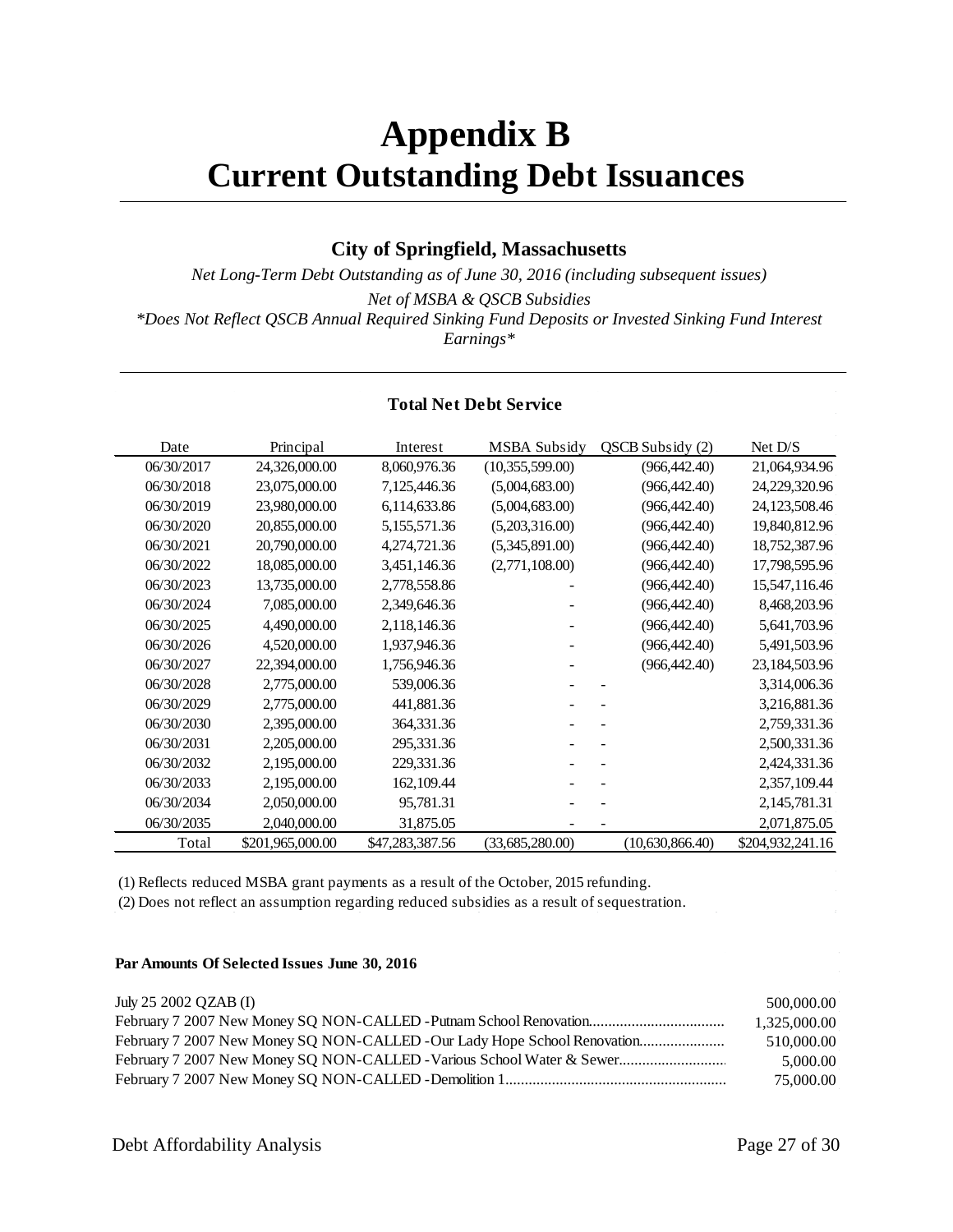|                                                                                      | 25,000.00     |
|--------------------------------------------------------------------------------------|---------------|
|                                                                                      | 160,000.00    |
|                                                                                      | 495,000.00    |
|                                                                                      | 125,000.00    |
|                                                                                      | 330,000.00    |
| February 7 2007 New Money SQ NON-CALLED - Fire Station Land Acquisition              | 40,000.00     |
|                                                                                      | 25,000.00     |
|                                                                                      | 25,000.00     |
| February 7 2007 New Money SQ NON-CALLED - Police Department Renovation               | 225,000.00    |
|                                                                                      | 75,000.00     |
| February 7 2007 New Money SQ NON-CALLED - Hope/Baptist Land Acquisition              | 10,000.00     |
| February 7 2007 New Money SQ NON-CALLED - Greenleaf Park Building Repair             | 5,000.00      |
|                                                                                      | 5,000.00      |
|                                                                                      | 10,000.00     |
| February 7 2007 New Money SQ NON-CALLED - Marshall Roy Park Renovation               | 10,000.00     |
|                                                                                      | 10,000.00     |
|                                                                                      | 5,000.00      |
|                                                                                      | 775,000.00    |
| February 7 2007 Advance Refunding - Adv Ref of 2001 Chestnut School Construction     | 5,981,700.00  |
| February 7 2007 Advance Refunding - Adv Ref of 2001 Commerce School Construction     | 1,815,000.00  |
|                                                                                      | 185,000.00    |
| February 7 2007 Advance Refunding - Adv Ref of 2001 Park Improvements (ISQ)          | 205,000.00    |
|                                                                                      | 100,000.00    |
|                                                                                      | 331,600.00    |
| February 7 2007 Advance Refunding - Adv Ref of 2001 Street Construction (ISQ)        | 537,500.00    |
| February 7 2007 Advance Refunding - Adv Ref of 2001 Departmental Equipment (ISQ)     | 260,000.00    |
| February 7 2007 Advance Refunding - Adv Ref of 2001 Street Construction 2 (ISQ)      | 270,000.00    |
| February 7 2007 Advance Refunding - Adv Ref of 2001 Sidewalk Construction (ISQ)      | 209,200.00    |
| February 7 2007 Advance Refunding - Adv Ref of 2001 Harris School Design (ISQ)       | 535,000.00    |
| February 7 2007 Advance Refunding - Adv Ref of 2001 Van Sickle School Construct (    | 1,520,000.00  |
| February 7 2007 Advance Refunding - Adv Ref of 2001 Bowland Learning Center Design   | 445,000.00    |
| February 7 2007 Advance Refunding - Adv Ref of 2001 Bowland LearningCenter Land (    | 415,000.00    |
| February 7 2007 Advance Refunding - Adv Ref of 2001 Harris School Construction (ISQ) | 3,705,000.00  |
|                                                                                      | 1,485,000.00  |
| February 7 2007 Advance Refunding - AdvRef of 2001 BowlandLearningCenterConstruct    | 4,115,000.00  |
| February 7 2007 Advance Refunding - Adv Ref of 2001 Fire and Safety Complex (ISQ)    | 1,855,000.00  |
|                                                                                      | 950,000.00    |
| February 7 2007 Advance Refunding - Adv Ref of 2003 Harris Elementary School (OSQ    | 2,786,666.70  |
| February 7 2007 Advance Refunding - Adv Ref of 2003 Bowland Learning Center (OSQ)    | 6,346,666.65  |
| February 7 2007 Advance Refunding - Adv Ref of 2003 Van Sickle Middle/ HS (OSQ)      | 22,041,666.65 |
|                                                                                      | 2,190,000.00  |
|                                                                                      | 60,000.00     |
|                                                                                      | 300,000.00    |
|                                                                                      | 285,000.00    |
|                                                                                      | 170,000.00    |
|                                                                                      | 120,000.00    |
|                                                                                      | 35,000.00     |
|                                                                                      | 17,864,000.00 |
| December 20 2012 SQ Refunding - Adv Ref July 7 2005 Remodel Public Buildings (ISQ    | 559,000.00    |
| December 20 2012 SQ Refunding - Adv Ref July 7 2005 Dep.Equip.Fac.Mgmt & Park(ISQ    | 133,000.00    |
| December 20 2012 SQ Refunding - Adv Ref July 7 2005 Public Building Reno (ISQ)       | 2,116,000.00  |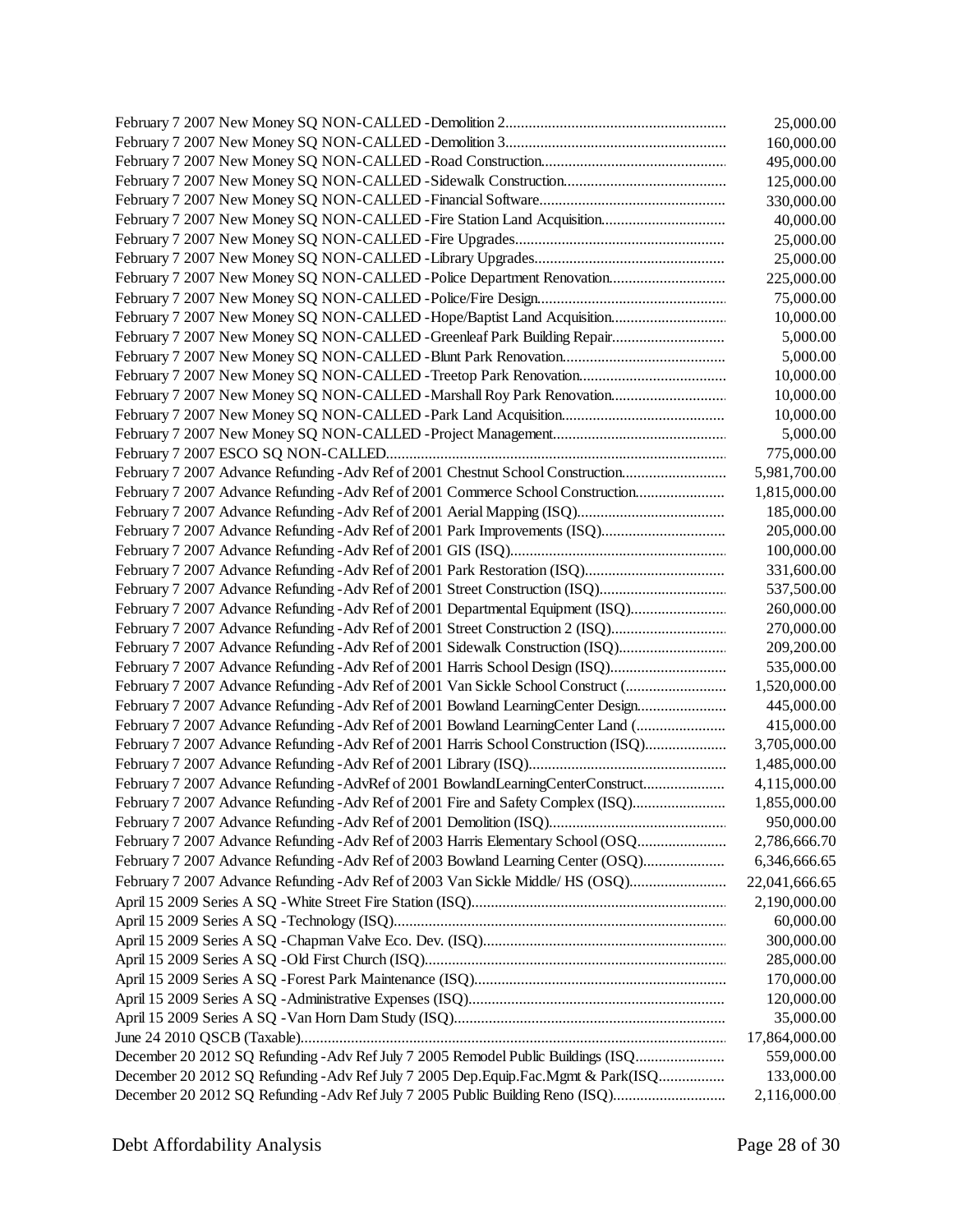| December 20 2012 SQ Refunding - Adv Ref July 7 2005 Roof Repairs - School (ISQ)   | 435,000.00   |
|-----------------------------------------------------------------------------------|--------------|
| December 20 2012 SQ Refunding - Adv Ref July 7 2005 Boston Road/Parker St (ISQ)   | 104,000.00   |
| December 20 2012 SQ Refunding - Adv Ref July 7 2005 Public Build.ADA Require (ISQ | 1,059,000.00 |
| December 20 2012 SQ Refunding - Adv Ref July 7 2005 Repairs to Public Build (ISQ) | 1,029,000.00 |
| December 20 2012 SQ Refunding - Adv Ref July 7 2005 Repairs to School Build (ISQ) | 501,000.00   |
| December 20 2012 SQ Refunding - Adv Ref July 7 2005 Emergency School Repair (ISQ) | 1,059,000.00 |
| December 20 2012 SQ Refunding - Adv Ref July 7 2005 Library & Museum Remodel (ISQ | 13,000.00    |
| December 20 2012 SQ Refunding - Adv Ref July 7 2005 Repairs to Muni Garage (ISQ)  | 3,832,000.00 |
| December 20 2012 SQ Refunding - Adv Ref July 7 2005 Final Phase Tapley St (ISQ)   | 1,118,000.00 |
| December 20 2012 SQ Refunding - Adv Ref July 7 2005 School Build Repairs (ISQ)    | 1,528,000.00 |
| December 20 2012 SQ Refunding - Adv Ref July 7 2005 Public Building Repairs (ISQ) | 258,000.00   |
| December 20 2012 SQ Refunding - Adv Ref July 7 2005 Rebecca Johnson School (ISQ)  | 520,000.00   |
| December 20 2012 SQ Refunding - Adv Ref July 7 2005 Demo of Former Tech HS (ISQ)  | 1,134,000.00 |
| December 20 2012 SQ Refunding - Adv Ref July 7 2005 Facility Construction (ISQ)   | 114,000.00   |
|                                                                                   | 2,407,000.00 |
| December 20 2012 SQ Refunding - Adv Ref July 7 2005 Departmental Equip (ISQ)      | 152,000.00   |
|                                                                                   | 344,000.00   |
|                                                                                   | 994,000.00   |
|                                                                                   | 2,068,000.00 |
|                                                                                   | 313,000.00   |
| December 20 2012 SQ Refunding - Adv Ref July 7 2005 Fire/Safety Complex (ISQ)     | 974,000.00   |
|                                                                                   | 1,462,000.00 |
|                                                                                   | 1,466,000.00 |
|                                                                                   | 453,000.00   |
|                                                                                   | 3,140,090.00 |
|                                                                                   | 1,000,000.00 |
| February 12 2015 Series A SQ - Elias Brookings Elementary School Replace. (OSQ)   | 1,617,570.00 |
| February 12 2015 Series A SQ - Mary Dryden Veterans Memorial School Remodel (OSQ) | 2,176,784.00 |
|                                                                                   | 2,200,000.00 |
|                                                                                   | 6,112,627.00 |
|                                                                                   | 4,500,000.00 |
|                                                                                   | 1,500,000.00 |
| February 12 2015 Series A SQ -School Roof Replacement - HS of Science/Tech (OSQ)  | 610,350.00   |
|                                                                                   | 216,470.00   |
| February 12 2015 Series A SQ -South End Middle School Roof Replacement (OSQ)      | 153,381.00   |
| February 12 2015 Series A SQ - Springfield Public Day HS Roof Replacement (OSQ)   | 179,157.00   |
| February 12 2015 Series A SQ - Pine Point Library Design & Construction I (ISQ)   | 750,000.00   |
| February 12 2015 Series A SQ - Pine Point Library Design & Construction II (ISQ)  | 650,000.00   |
|                                                                                   | 453,644.00   |
|                                                                                   | 2,298,967.00 |
|                                                                                   | 200,220.00   |
|                                                                                   | 100,000.00   |
|                                                                                   | 5,879,380.00 |
|                                                                                   |              |
|                                                                                   | 9,999,160.00 |
|                                                                                   | 1,000,000.00 |
| February 12 2015 Series A SQ -Land Acquisition/Remediation - Catherine St. (ISQ)  | 1,658,000.00 |
|                                                                                   | 2,864,200.00 |
| February 12 2015 Series C SQ - Adv Ref 2-7-07 Putnam School Renovation (ISQ)      | 1,281,000.00 |
|                                                                                   | 509,950.00   |
| February 12 2015 Series C SQ - Adv Ref 2-7-07 Our Lady Hope School Reno (ISQ)     | 1,550,000.00 |